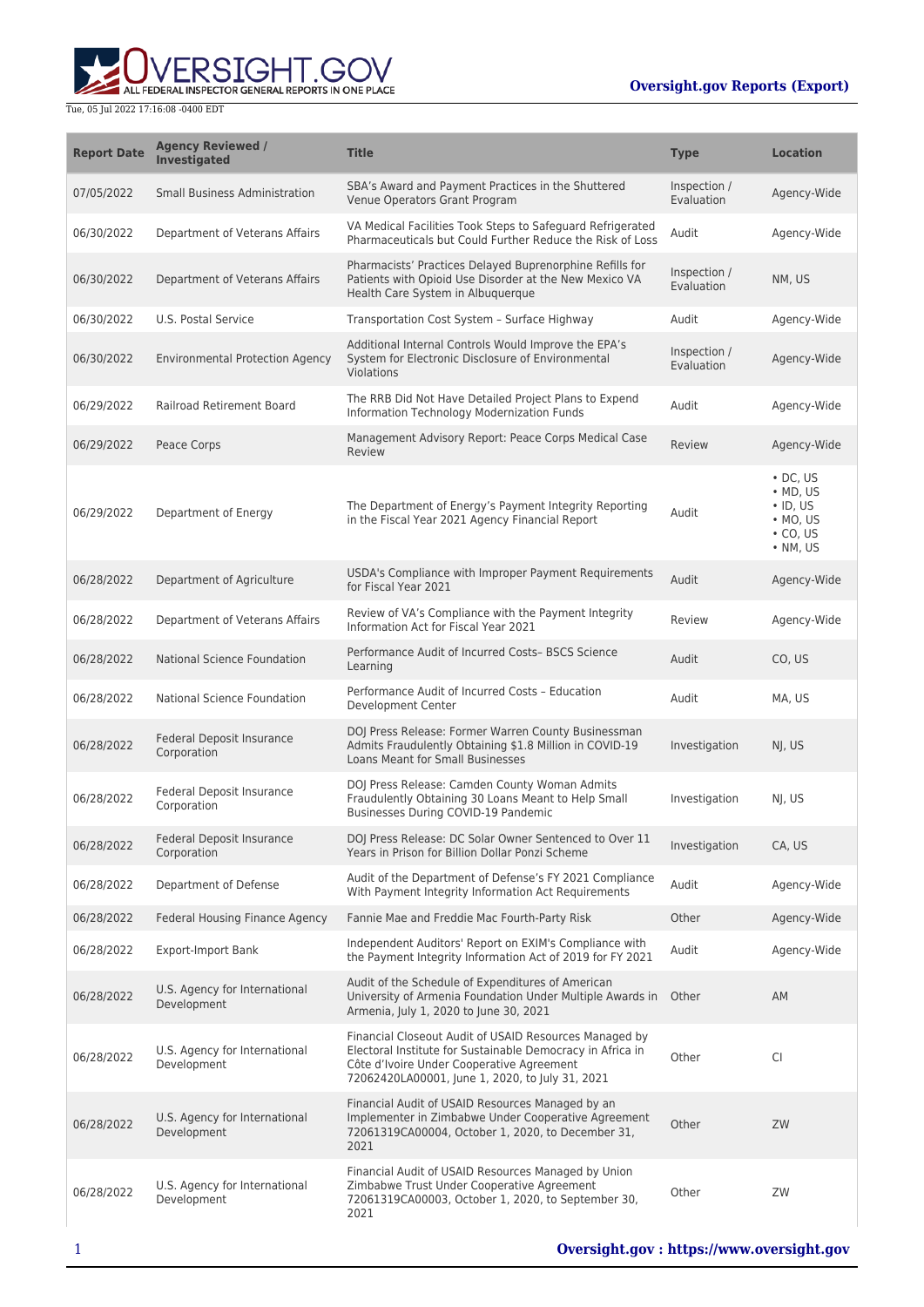

| <b>Report Date</b> | <b>Agency Reviewed /</b><br><b>Investigated</b>  | <b>Title</b>                                                                                                                                                                                                                                       | <b>Type</b>                | <b>Location</b> |
|--------------------|--------------------------------------------------|----------------------------------------------------------------------------------------------------------------------------------------------------------------------------------------------------------------------------------------------------|----------------------------|-----------------|
| 06/28/2022         | U.S. Agency for International<br>Development     | Financial Closeout Audit of USAID Resources Managed by<br>Churches Health Association of Zambia Under Cooperative<br>Agreement AID-611-A-16-00003, January 1 to December 9,<br>2020                                                                | Other                      | <b>ZM</b>       |
| 06/28/2022         | National Aeronautics and Space<br>Administration | NASA's Compliance with the Payment Integrity Information<br>Act for Fiscal Year 2021                                                                                                                                                               | Audit                      | Agency-Wide     |
| 06/28/2022         | Department of Justice                            | Recommendations Issued by the Office of the Inspector<br>General that were Not Closed as of May 31, 2022                                                                                                                                           | Other                      | Agency-Wide     |
| 06/27/2022         | Office of Personnel Management                   | Audit of the Information Technology Security Controls of<br>the U.S. Office of Personnel Management's Annuity Roll<br>System                                                                                                                       | Audit                      | Agency-Wide     |
| 06/27/2022         | Office of Personnel Management                   | Audit of the Information Systems General and Application<br>Controls at Blue Cross Blue Shield of Vermont                                                                                                                                          | Audit                      | Agency-Wide     |
| 06/27/2022         | National Labor Relations Board                   | Casehandling Efficiency                                                                                                                                                                                                                            | Audit                      | Agency-Wide     |
| 06/27/2022         | U.S. Agency for International<br>Development     | Financial and Closeout Audit of Costs Incurred of American<br>University of Afghanistan, Support to the American<br>University of Afghanistan Program, Cooperative<br>Agreement AID-306-A-13-00004, June 1, 2020 to February<br>28, 2021           | Other                      | AF              |
| 06/27/2022         | <b>Environmental Protection Agency</b>           | The EPA Was Not Compliant with the Payment Integrity<br>Information Act for Fiscal Year 2021                                                                                                                                                       | Audit                      | Agency-Wide     |
| 06/24/2022         | <b>Railroad Retirement Board</b>                 | Controls Over Recoverable Unemployment and Sickness<br>Overpayments Need Improvement                                                                                                                                                               | Audit                      | Agency-Wide     |
| 06/24/2022         | Department of Agriculture                        | COVID-19-Farmers to Families Food Box Program<br>Administration-Interim Report                                                                                                                                                                     | Inspection /<br>Evaluation | Agency-Wide     |
| 06/24/2022         | Department of Agriculture                        | COVID-19-Food and Nutrition Service's Pandemic<br>Electronic Benefits Transfer-Interim Report                                                                                                                                                      | Inspection /<br>Evaluation | Agency-Wide     |
| 06/24/2022         | Smithsonian Institution                          | Fiscal Year 2021 Evaluation of the Smithsonian Institution's<br>Information Security Program                                                                                                                                                       | Audit                      | Agency-Wide     |
| 06/24/2022         | U.S. Agency for International<br>Development     | Financial Audit of Costs Incurred by Abt Associates, Inc.<br>Under the Sustaining Health Outcomes Through the<br>Private Sector Plus Program in Afghanistan, Cooperative<br>Agreement AID-OAA-A-15-00067, January 1, 2019, to<br>December 31, 2020 | Other                      | AF              |
| 06/24/2022         | Department of State                              | Inspection of Embassy Pristina, Kosovo                                                                                                                                                                                                             | Inspection /<br>Evaluation | KO              |
| 06/24/2022         | <b>State of Delaware</b>                         | Authorized Positions Examination Engagement - Colonial<br><b>School District</b>                                                                                                                                                                   | Other                      | DE. US          |
| 06/24/2022         | <b>Commodity Futures Trading</b><br>Commission   | Semiannual Report to Congress October 1, 2021 - March<br>31, 2022                                                                                                                                                                                  | Semiannual<br>Report       | Agency-Wide     |
| 06/23/2022         | Department of the Interior                       | Inspection of the DATA Act Internal Controls for the U.S.<br>Department of the Interior, Interior Business Center, for<br>the First Quarter of FY 2021                                                                                             | Inspection /<br>Evaluation | Agency-Wide     |
| 06/23/2022         | Department of the Interior                       | U.S. Fish and Wildlife Service Grants Awarded to the State<br>of Oklahoma, Department of Wildlife Conservation, From<br>July 1, 2017, Through June 30, 2019, Under the Wildlife<br>and Sport Fish Restoration Program                              | Audit                      | OK, US          |
| 06/23/2022         | Office of Personnel Management                   | Audit of the Federal Employee Health Benefit Operations<br>at Health Insurance Plan of New York                                                                                                                                                    | Audit                      | Agency-Wide     |
| 06/23/2022         | Office of Personnel Management                   | Audit of the Information Systems General and Application<br>Controls at Health Care Service Corporation                                                                                                                                            | Audit                      | Agency-Wide     |
| 06/23/2022         | U.S. Agency for International<br>Development     | Financial and Closeout Audit of the Water Governance and<br>Capacity Building Support Program in Pakistan Managed<br>by Health and Nutrition Development Society, Contract<br>72039119C00001, July 1, 2020 to October 15, 2021                     | Other                      | <b>PK</b>       |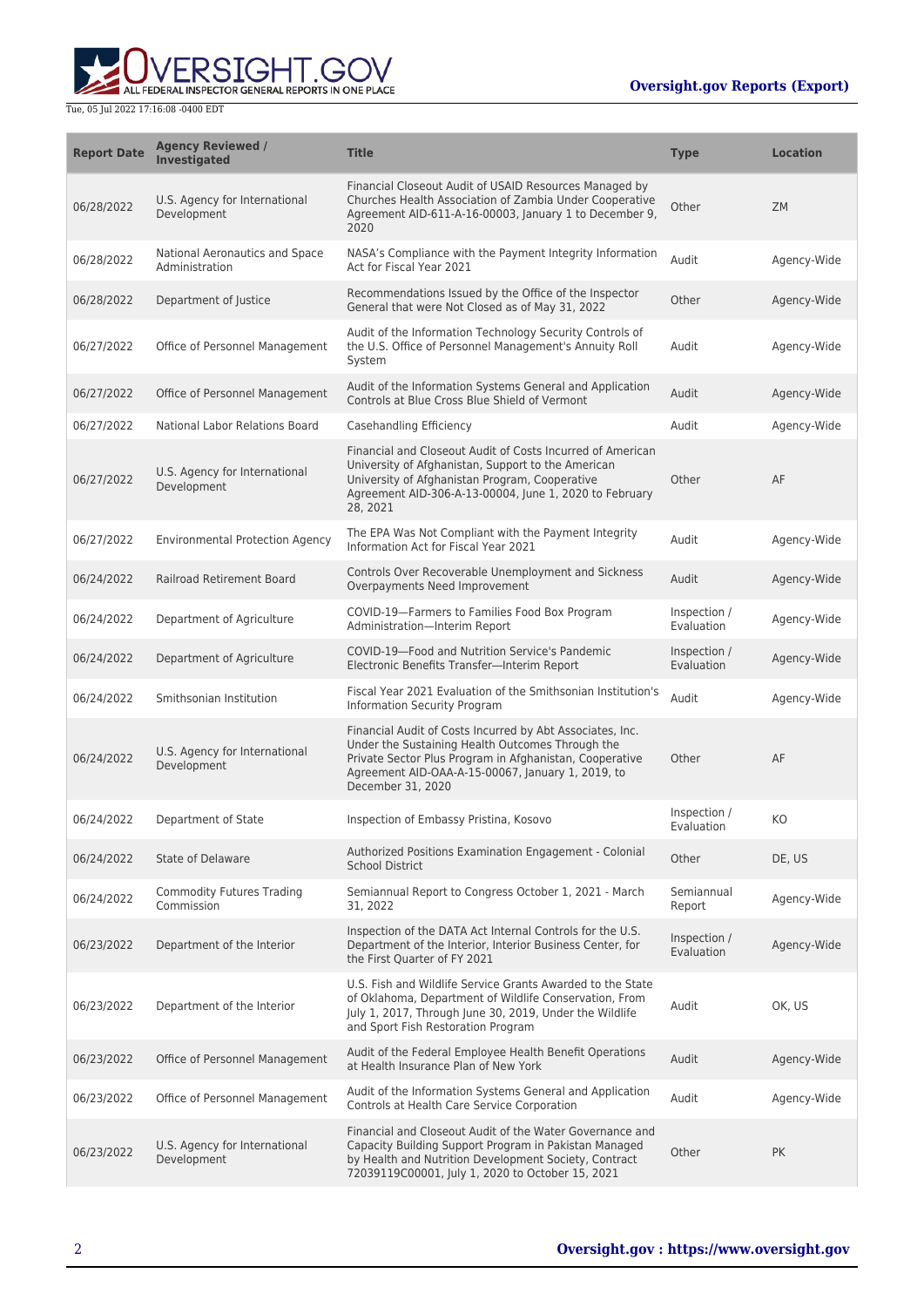

| <b>Report Date</b> | <b>Agency Reviewed /</b><br><b>Investigated</b>     | <b>Title</b>                                                                                                                                                                                                                 | <b>Type</b>                | <b>Location</b> |
|--------------------|-----------------------------------------------------|------------------------------------------------------------------------------------------------------------------------------------------------------------------------------------------------------------------------------|----------------------------|-----------------|
| 06/23/2022         | Office of Personnel Management                      | Audit of the U.S. Office of Personnel Management's<br>Compliance with the Payment Integrity Information Act of<br>2019                                                                                                       | Audit                      | Agency-Wide     |
| 06/23/2022         | Department of Commerce                              | Fiscal Year 2021 Compliance with Improper Payment<br>Requirements                                                                                                                                                            | Inspection /<br>Evaluation | Agency-Wide     |
| 06/23/2022         | Department of Homeland<br>Security                  | FEMA Needs to Improve Oversight and Management of<br>Hazard Mitigation Grant Program Property Acquisitions                                                                                                                   | Audit                      | Agency-Wide     |
| 06/23/2022         | Department of Homeland<br>Security                  | FEMA Needs to Improve Oversight and Management of<br>Hazard Mitigation Grant Program Property Acquisitions                                                                                                                   | Audit                      | Agency-Wide     |
| 06/23/2022         | Amtrak (National Railroad<br>Passenger Corporation) | Governance: Quality Control Review of Amtrak's Single<br>Audit for Fiscal Year 2021                                                                                                                                          | Audit                      | Agency-Wide     |
| 06/23/2022         | U.S. Postal Service                                 | Service Performance During the Fiscal Year 2022 Peak<br><b>Mailing Season</b>                                                                                                                                                | Audit                      | Agency-Wide     |
| 06/23/2022         | Department of State                                 | Audit of Department of State FY 2021 Compliance With<br>Payment Integrity Requirements                                                                                                                                       | Audit                      | Agency-Wide     |
| 06/23/2022         | Federal Housing Finance Agency                      | FHFA Has Laid the Groundwork to Integrate Consideration<br>of Climate-Related Financial Risk into its Policies and<br>Programs but Plans and Methodologies to Accomplish This<br>Work Are in the Early Stages of Development | Audit                      | Agency-Wide     |
| 06/23/2022         | <b>Environmental Protection Agency</b>              | The Coronavirus Pandemic Caused Schedule Delays,<br>Human Health Impacts, and Limited Oversight at<br>Superfund National Priorities List Sites                                                                               | Audit                      | Agency-Wide     |
| 06/22/2022         | Securities and Exchange<br>Commission               | Final Management Letter: Evaluation of the SEC's FY 2021<br>Compliance With the Payment Integrity Information Act of<br>2019                                                                                                 | Inspection /<br>Evaluation | Agency-Wide     |
| 06/22/2022         | Department of the Treasury                          | Independent Review of 4003(b) Loan Recipient's Validation<br>Memo - United Airlines                                                                                                                                          | Review                     | Agency-Wide     |
| 06/22/2022         | Department of Defense                               | Audit of U.S. Army Base Operations and Security Support<br>Services Contract Government-Furnished Property in<br>Kuwait                                                                                                      | Audit                      | Agency-Wide     |
| 06/22/2022         | U.S. Agency for International<br>Development        | Financial Audit of USAID Resources Managed by MOI<br>Teaching and Referral Hospital in Kenya Under Agreement<br>AID-615-A-12-00001, July 1, 2020, to June 30, 2021                                                           | Other                      | KE              |
| 06/22/2022         | Architect of the Capitol                            | Architect of the Capitol (AOC) Supervisor Accusations of<br>Abuse of Power, Mismanagement and Reprisal - Not<br>Substantiated                                                                                                | Investigation              | Agency-Wide     |
| 06/22/2022         | <b>General Services Administration</b>              | Audit of Security Camera and Alarm Systems at GSA-<br><b>Owned Buildings</b>                                                                                                                                                 | Audit                      | Agency-Wide     |
| 06/22/2022         | Department of Agriculture                           | USDA Farmers to Families Food Box Program                                                                                                                                                                                    | Other                      | US.             |
| 06/22/2022         | National Science Foundation                         | Performance Audit of Incurred Costs - San Francisco State<br>University                                                                                                                                                      | Audit                      | CA, US          |
| 06/22/2022         | Federal Deposit Insurance<br>Corporation            | DOJ Press Release: Owners Of Grand Rapids Trucking<br>Company Plead Guilty To Bank Fraud Conspiracy, Pay<br>\$1,000,000 In Related Civil Case, In Connection With<br>Covid-19 Relief Fraud                                   | Investigation              | MI, US          |
| 06/22/2022         | U.S. Postal Service                                 | Mail Delivery, Customer Service, and Property Conditions<br>Review - Select Units, Indianapolis, IN Region                                                                                                                   | Audit                      | Agency-Wide     |
| 06/22/2022         | Federal Deposit Insurance<br>Corporation            | Background Investigations for Privileged Account Holders                                                                                                                                                                     | Other                      | Agency-Wide     |
| 06/22/2022         | Department of Veterans Affairs                      | Mission Accountability Support Tracker Lacked Sufficient<br><b>Security Controls</b>                                                                                                                                         | Review                     | Agency-Wide     |
| 06/22/2022         | AmeriCorps                                          | Office of Inspector General Assessment of AmeriCorps'<br>Financial Statement Audit and Cybersecurity Corrective<br><b>Action Plans</b>                                                                                       | Review                     | Agency-Wide     |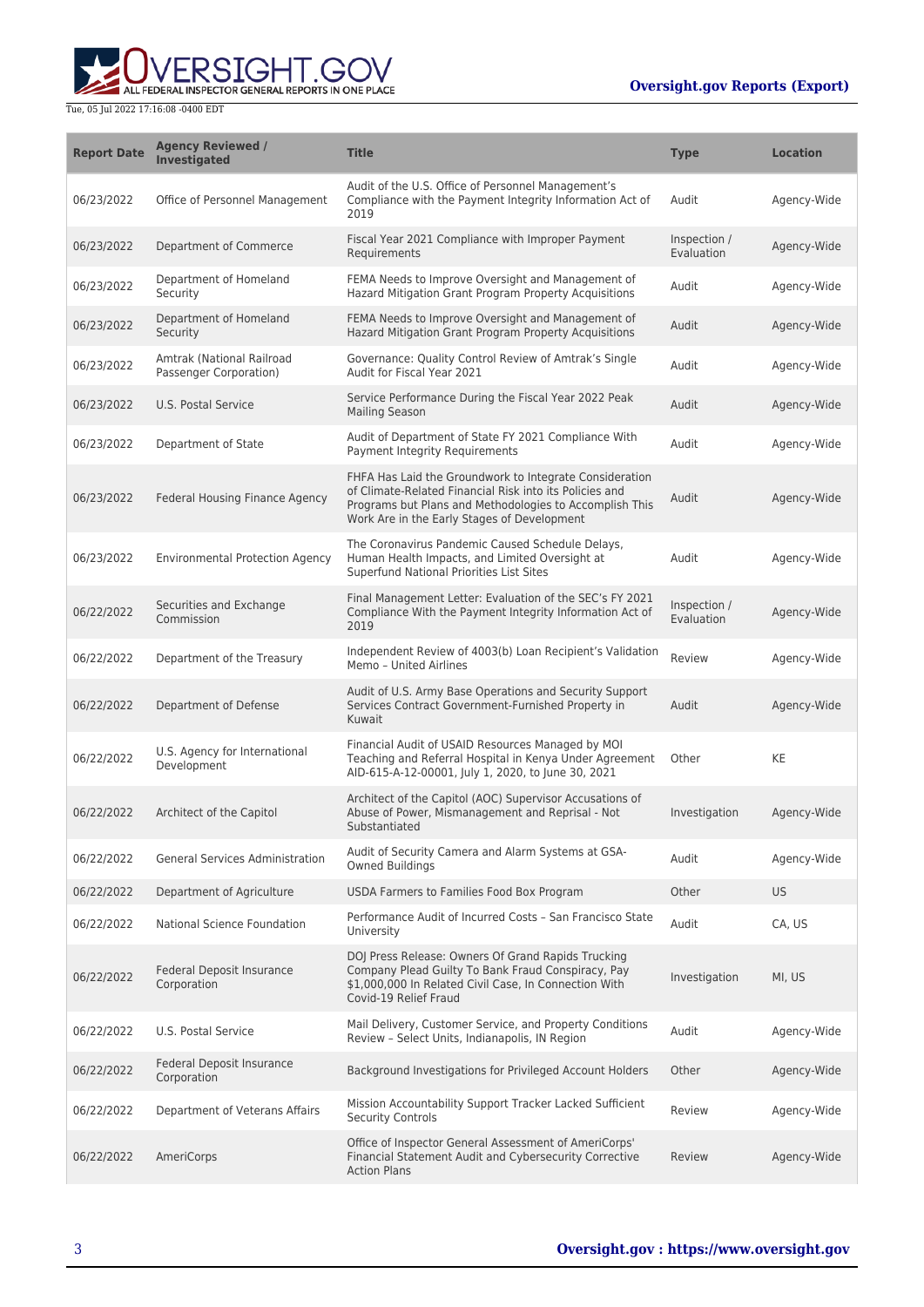ALL FEDERAL INSPECTOR GENERAL REPORTS IN ONE PLACE

| <b>Report Date</b> | <b>Agency Reviewed /</b><br><b>Investigated</b>              | <b>Title</b>                                                                                                                                                           | <b>Type</b>                | <b>Location</b> |
|--------------------|--------------------------------------------------------------|------------------------------------------------------------------------------------------------------------------------------------------------------------------------|----------------------------|-----------------|
| 06/22/2022         | <b>Environmental Protection Agency</b>                       | The EPA's Approval and Oversight of Water Infrastructure<br>Finance and Innovation Act Loans Complied with Federal<br>Law and Regulations                              | Audit                      | Agency-Wide     |
| 06/22/2022         | AmeriCorps                                                   | Office of Inspector General Assessment of AmeriCorps'<br>Financial Statement Audit and Cybersecurity Corrective<br><b>Action Plans</b>                                 | Audit                      | Agency-Wide     |
| 06/21/2022         | Department of Defense                                        | Audit of the Development and Maintenance of Department<br>of Defense Security Classification Guides                                                                    | Audit                      | Agency-Wide     |
| 06/21/2022         | Department of the Interior                                   | U.S. Department of the Interior's Compliance With the<br>Payment Integrity Information Act of 2019 in Its Fiscal Year<br>2021 Agency Financial Report                  | Inspection /<br>Evaluation | Agency-Wide     |
| 06/21/2022         | U.S. Postal Service                                          | Changes in the Usage of the Modes of Transportation                                                                                                                    | Audit                      | Agency-Wide     |
| 06/21/2022         | National Science Foundation                                  | Performance Audit of Incurred Costs - Cal Poly Corporation                                                                                                             | Audit                      | CA, US          |
| 06/21/2022         | State of Delaware                                            | Authorized Positions Examination Engagement - Christina<br>School District                                                                                             | Inspection /<br>Evaluation | DE, US          |
| 06/21/2022         | Department of Veterans Affairs                               | Comprehensive Healthcare Inspection of the Washington<br>DC VA Medical Center                                                                                          | Inspection /<br>Evaluation | Agency-Wide     |
| 06/17/2022         | Internal Revenue Service                                     | Fiscal Year 2022 Review of Compliance With Legal<br>Guidelines When Conducting Seizures of Taxpayers'<br>Property                                                      | Audit                      | Agency-Wide     |
| 06/17/2022         | U.S. International Development<br><b>Finance Corporation</b> | DFC Complied with Payment Integrity Information Act of<br>2019 Requirements in Fiscal Year 2021                                                                        | Audit                      |                 |
| 06/17/2022         | Federal Deposit Insurance<br>Corporation                     | DOJ Press Release: Owner of Tech Services Company<br>Sentenced to More than Three Years in Prison for \$13<br>Million COVID-Relief Fraud Scheme                        | Investigation              | MA, US          |
| 06/17/2022         | Federal Deposit Insurance<br>Corporation                     | DOJ Press Release: Man Arrested for Allegedly Distributing<br>Over \$230 Million of Adulterated HIV Medication                                                         | Investigation              | FL, US          |
| 06/17/2022         | U.S. Agency for International<br>Development                 | USAID OIG Semiannual Report to Congress: October 1,<br>2021- March 31, 2022                                                                                            | Semiannual<br>Report       | Agency-Wide     |
| 06/16/2022         | <b>Railroad Retirement Board</b>                             | The Railroad Retirement Board was Not Compliant with the<br>Payment Integrity Information Act for Fiscal Year 2021                                                     | Audit                      | Agency-Wide     |
| 06/16/2022         | Federal Deposit Insurance<br>Corporation                     | DOJ Press Release: St. Paul Man Sentenced to Prison for<br>\$841,000 COVID-Relief Scheme to Defraud the Small<br>Business Administration's Paycheck Protection Program | Investigation              | MN, US          |
| 06/16/2022         | Department of Homeland<br>Security                           | Semiannual Report to Congress October 1, 2021 - March<br>31, 2022                                                                                                      | Other                      | Agency-Wide     |
| 06/16/2022         | Architect of the Capitol                                     | Audit of Fiscal Year 2021 Financial Statements                                                                                                                         | Audit                      | Agency-Wide     |
| 06/16/2022         | Architect of the Capitol                                     | Fiscal Year 2021 Financial Statements Audit Management<br>Letter                                                                                                       | Audit                      | Agency-Wide     |
| 06/16/2022         | Denali Commission                                            | <b>Investigative Summary</b>                                                                                                                                           | Investigation              | Agency-Wide     |
| 06/16/2022         | Department of Justice                                        | Audit of the Office of Justice Programs Grant Awarded to<br>the Pinellas Ex-Offender Re-Entry Coalition, Inc.,<br>Clearwater, Florida                                  | Audit                      | FL, US          |
| 06/15/2022         | U.S. Agency for International<br>Development                 | Audit Report on Deloitte Government and Public Services'<br>Proposed Amounts on Unsettled Flexibly Priced Contracts<br>for Contractor Fiscal Year 2019                 | Other                      | US              |
| 06/15/2022         | Board of Governors of the Federal<br><b>Reserve System</b>   | Security Control Review of the Board's Secure Document<br>System                                                                                                       | Audit                      | Agency-Wide     |
| 06/15/2022         | Board of Governors of the Federal<br>Reserve System          | Testing Results for the Board's Software and License Asset<br><b>Management Processes</b>                                                                              | Audit                      | Agency-Wide     |
| 06/15/2022         | Amtrak (National Railroad<br>Passenger Corporation)          | FINANCIAL MANAGEMENT: Improving Payment Request<br>Controls Could Provide a Better Value for Purchases and<br>Protect the Company's Interests                          | Audit                      | Agency-Wide     |
| 06/15/2022         | Department of Defense                                        | Audit of the Reuse of Defense Logistics Agency Disposition<br>Services Excess Property                                                                                 | Audit                      | Agency-Wide     |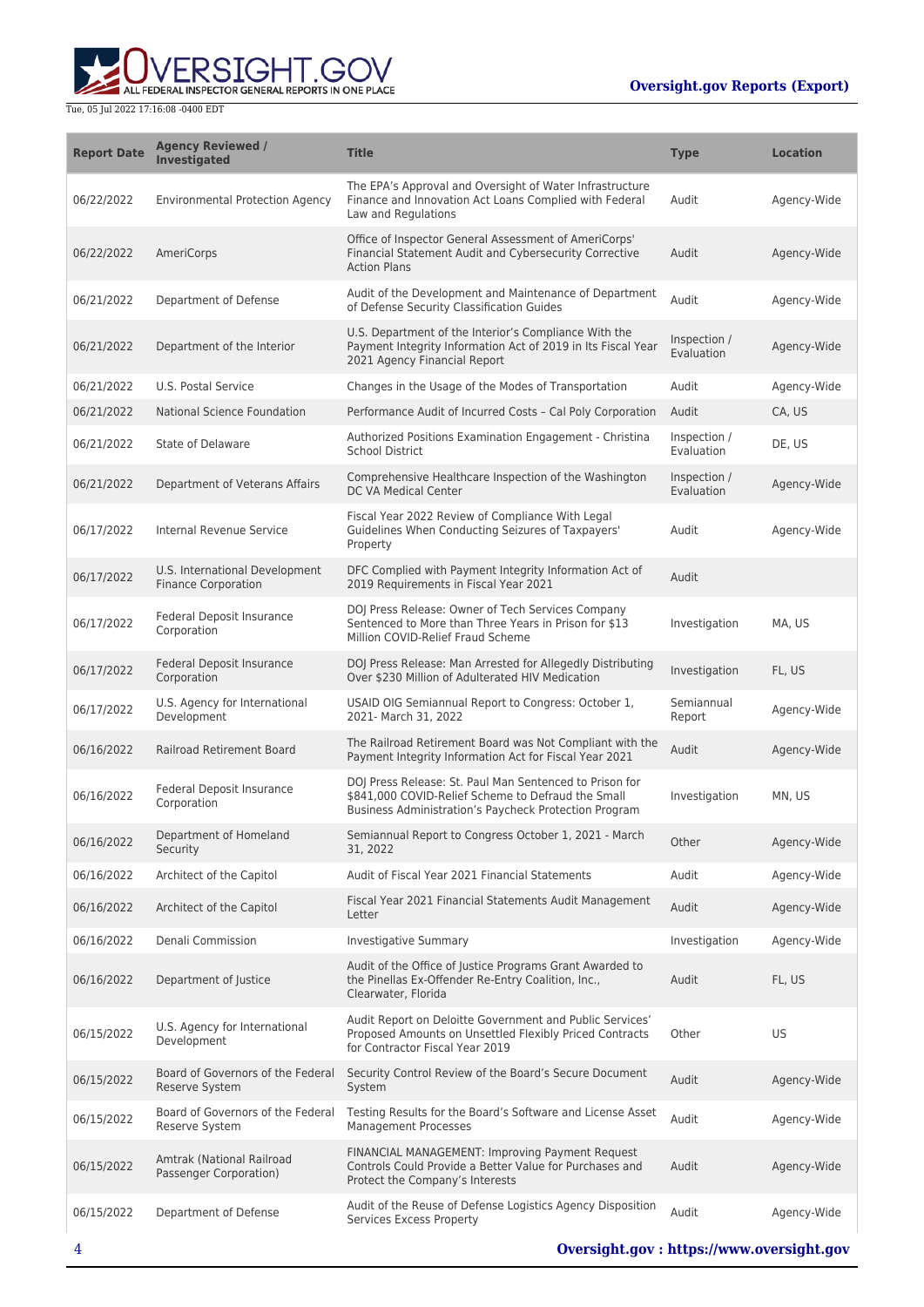

| <b>Report Date</b> | <b>Agency Reviewed /</b><br><b>Investigated</b>  | <b>Title</b>                                                                                                                                                                                         | <b>Type</b>                | <b>Location</b>                                                                                                                    |
|--------------------|--------------------------------------------------|------------------------------------------------------------------------------------------------------------------------------------------------------------------------------------------------------|----------------------------|------------------------------------------------------------------------------------------------------------------------------------|
| 06/15/2022         | <b>Tennessee Valley Authority</b>                | TVA Nuclear Maintenance Employee Time Reporting                                                                                                                                                      | Inspection /<br>Evaluation | Agency-Wide                                                                                                                        |
| 06/15/2022         | <b>Small Business Administration</b>             | SBA's Controls Over Cash Contributions and Gifts, Fiscal<br>Years 2022 and 2021                                                                                                                      | Inspection /<br>Evaluation | Agency-Wide                                                                                                                        |
| 06/15/2022         | Department of Energy                             | The Department of Energy's Chief Information Officer's<br><b>Business Operations Support Services Contract</b>                                                                                       | Audit                      | $\cdot$ DC, US<br>$\bullet$ MD, US                                                                                                 |
| 06/14/2022         | Department of Veterans Affairs                   | Comprehensive Healthcare Inspection of the VA Maryland<br>Health Care System in Baltimore                                                                                                            | Review                     | $·$ MD, US<br>$\bullet$ MD, US<br>$\bullet$ MD, US<br>$\bullet$ MD, US<br>$\bullet$ MD, US<br>$\bullet$ MD, US<br>$\bullet$ MD, US |
| 06/14/2022         | Department of Justice                            | Audit of the United States Marshals Service's Management<br>of Seized Cryptocurrency                                                                                                                 | Audit                      | Agency-Wide                                                                                                                        |
| 06/14/2022         | Department of Veterans Affairs                   | Financial Efficiency Review of the VA El Paso Healthcare<br>System in Texas and New Mexico                                                                                                           | Inspection /<br>Evaluation | $\bullet$ TX, US<br>$\cdot$ NM, US                                                                                                 |
| 06/14/2022         | National Aeronautics and Space<br>Administration | NASA's Management of the Earth Science Disasters<br>Program                                                                                                                                          | Audit                      | Agency-Wide                                                                                                                        |
| 06/14/2022         | Department of Energy                             | The Western Federal Power System's Fiscal Year 2021<br><b>Financial Statement Audit</b>                                                                                                              | Audit                      | Agency-Wide                                                                                                                        |
| 06/13/2022         | Department of the Interior                       | Improvements Needed in the Bureau of Safety and<br>Environmental Enforcement's Procedures Concerning<br>Offshore Venting and Flaring Record Reviews                                                  | Other                      | Agency-Wide                                                                                                                        |
| 06/13/2022         | Department of Defense                            | Audit of the Department of Defense's Implementation of<br>Predictive Maintenance Strategies to Support Weapon<br>System Sustainment                                                                  | Audit                      | Agency-Wide                                                                                                                        |
| 06/13/2022         | <b>Federal Election Commission</b>               | Investigative Summary I22INV00010: Lost FEC Laptop<br>Reported by an Agency Employee                                                                                                                 | Investigation              | Agency-Wide                                                                                                                        |
| 06/13/2022         | Multiple Agencies                                | Key Insights: Identity Fraud Reduction and Redress in<br>Pandemic Response Programs                                                                                                                  | Other                      | Agency-Wide                                                                                                                        |
| 06/10/2022         | U.S. Agency for International<br>Development     | Financial Audit of USAID Resources Managed by Africaid in<br>Zimbabwe Under Cooperative Agreement AID-613-<br>A-17-00001, January 1 to December 31, 2021                                             | Other                      | ZW                                                                                                                                 |
| 06/10/2022         | Inter-American Foundation                        | OIG Risk Assessment of the Inter-American Foundation<br>Charge Card Program for Fiscal Years 2021 and 2020                                                                                           | Audit                      | US                                                                                                                                 |
| 06/10/2022         | U.S. Agency for International<br>Development     | USAID Complied in Fiscal Year 2021 With the Payment<br>Integrity Information Act of 2019                                                                                                             | Audit                      | <b>US</b>                                                                                                                          |
| 06/10/2022         | State of Delaware                                | Authorized Positions Examination Engagement -<br><b>Brandywine School District</b>                                                                                                                   | Other                      | DE, US                                                                                                                             |
| 06/10/2022         | Department of Homeland<br>Security               | Department of Homeland Security's FY 2021 Compliance<br>with the Payment Integrity Information Act of 2019 and<br>Executive Order 13520, Reducing Improper Payments                                  | Audit                      | Agency-Wide                                                                                                                        |
| 06/10/2022         | <b>Tennessee Valley Authority</b>                | <b>TVA Nuclear Radiation Dosage</b>                                                                                                                                                                  | Inspection /<br>Evaluation | Agency-Wide                                                                                                                        |
| 06/09/2022         | U.S. Agency for International<br>Development     | Financial Audit of USAID Resources Managed by Center for<br>Clinical Care and Clinical Research in Nigeria Under<br>Cooperative Agreement 72062020CA00006, October 1,<br>2020, to September 30, 2021 | Other                      | <b>NG</b>                                                                                                                          |
| 06/09/2022         | U.S. Agency for International<br>Development     | Financial Audit of Handicap International Federation Under<br>Multiple Awards, for the Fiscal Year Ended December 31,<br>2019                                                                        | Other                      | US                                                                                                                                 |
| 06/09/2022         | Department of Education                          | Duplicate Higher Education Emergency Relief Fund Grant<br>Awards                                                                                                                                     | Other                      | Agency-Wide                                                                                                                        |
| 06/09/2022         | Peace Corps                                      | Final Report on the Post Re-Entry Health and Safety<br>Review of Peace Corps/Ecuador                                                                                                                 | Review                     | EC                                                                                                                                 |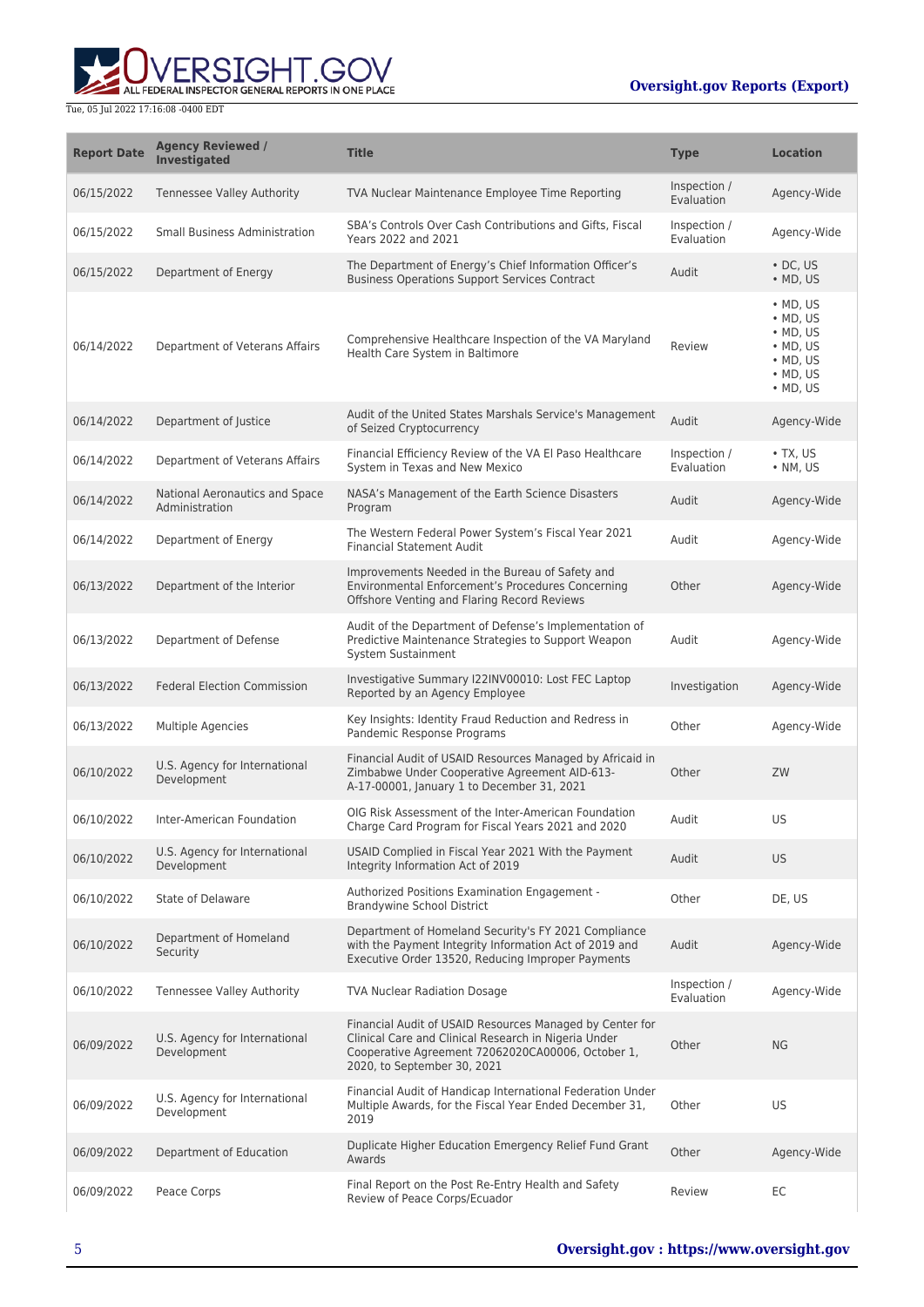

| <b>Report Date</b> | <b>Agency Reviewed /</b><br><b>Investigated</b>  | <b>Title</b>                                                                                                                                                                                                   | <b>Type</b>   | <b>Location</b> |
|--------------------|--------------------------------------------------|----------------------------------------------------------------------------------------------------------------------------------------------------------------------------------------------------------------|---------------|-----------------|
| 06/09/2022         | <b>Farm Credit Administration</b>                | Farm Credit Administration's Enterprise Risk Management<br>and Internal Control Program                                                                                                                        | Audit         | Agency-Wide     |
| 06/09/2022         | Federal Deposit Insurance<br>Corporation         | DOJ Press Release: Two Burlington County Women<br>Charged in \$175 Million Check-Cashing Scheme                                                                                                                | Investigation | NJ, US          |
| 06/09/2022         | National Aeronautics and Space<br>Administration | NASA's Management of the Mobile Launcher 2 Contract                                                                                                                                                            | Audit         | Agency-Wide     |
| 06/09/2022         | U.S. Postal Service                              | Mail Delivery, Customer Service, and Property Conditions<br>Review - Renton Main Post Office, Renton, WA                                                                                                       | Audit         | Agency-Wide     |
| 06/08/2022         | U.S. Postal Service                              | Competitive Outbound International Negotiated Service<br>Agreement Pricing and Revenue Commitments                                                                                                             | Audit         | Agency-Wide     |
| 06/08/2022         | U.S. Postal Service                              | Competitive Outbound International Negotiated Service<br>Agreement Pricing and Revenue Commitments                                                                                                             | Audit         | Agency-Wide     |
| 06/08/2022         | Department of Defense                            | DoD Cooperative Agreements With Coronavirus Aid, Relief,<br>and Economic Security Act Obligations                                                                                                              | Audit         | Agency-Wide     |
| 06/08/2022         | Federal Deposit Insurance<br>Corporation         | DOJ Press Release: Florida Man Arrested for \$2.5 Million<br><b>COVID-Relief Fraud</b>                                                                                                                         | Investigation | US              |
| 06/08/2022         | <b>Multiple Agencies</b>                         | Lessons Learned in Oversight of Pandemic Relief Funds                                                                                                                                                          | Other         | Agency-Wide     |
| 06/08/2022         | Department of Veterans Affairs                   | Contract Medical Exam Program Limitations Put Veterans<br>at Risk for Inaccurate Claims Decisions                                                                                                              | Review        | Agency-Wide     |
| 06/08/2022         | U.S. Agency for International<br>Development     | Agreed-Upon Procedures Engagement of USAID Resources<br>Managed by Education Development Center Inc. in Liberia<br>Under Cost-Plus-Fixed-Fee Contract, AID-669-TO-17-00001,<br>March 2, 2017, to July 31, 2021 | Other         | <b>LR</b>       |
| 06/08/2022         | U.S. Postal Service                              | U.S. Postal Service International Mail Operations and<br>Performance Data                                                                                                                                      | Audit         | Agency-Wide     |
| 06/08/2022         | Department of State                              | Management Assistance Report: The Department of<br><b>State's Records Retirement Process</b>                                                                                                                   | Other         | Agency-Wide     |
| 06/08/2022         | <b>Environmental Protection Agency</b>           | The EPA Continues to Fail to Meet Inspection Requirements<br>for Hazardous Waste Treatment, Storage, and Disposal<br><b>Facilities</b>                                                                         | Audit         | Agency-Wide     |
| 06/07/2022         | State of Delaware                                | Authorized Positions Examination Engagement - Caesar<br>Rodney School District                                                                                                                                 | Other         | DE, US          |
| 06/07/2022         | Department of Energy                             | Special Report on Prospective Considerations for the Loan<br>Authority Supported Under the Loan Programs Office to<br>Improve Internal Controls and Prevent Fraud, Waste, and<br>Abuse                         | Other         | DC, US          |
| 06/07/2022         | <b>Federal Deposit Insurance</b><br>Corporation  | DOJ Press Release: New York And Florida Resident<br>Sentenced To 51 Months In Prison For \$6.8 Million<br>Paycheck Protection Program Fraud Scheme                                                             | Investigation | NJ, US          |
| 06/07/2022         | Gulf Coast Ecosystem Restoration<br>Council      | FINANCIAL MANAGEMENT: Audit of the Gulf Coast<br>Ecosystem Restoration Council's Compliance with PIIA for<br>Fiscal Year 2021                                                                                  | Audit         | Agency-Wide     |
| 06/07/2022         | U.S. Postal Service                              | Mail Delivery, Customer Service, and Property Conditions<br>Review - Lacey Branch, Lacey, WA                                                                                                                   | Audit         | Agency-Wide     |
| 06/07/2022         | U.S. Postal Service                              | Mail Delivery, Customer Service, and Property Conditions<br>Review - Kent Main Post Office, Kent, WA                                                                                                           | Audit         | Agency-Wide     |
| 06/07/2022         | U.S. Agency for International<br>Development     | Financial Audit of USAID Resources Managed by Baylor<br>College of Medicine Children's Foundation Lesotho Under<br>Agreement 72067419CA00016, July 1, 2020, to June 30,<br>2021                                | Other         | LS              |
| 06/07/2022         | U.S. Agency for International<br>Development     | Financial Audit of USAID Resources Managed by American<br>University of Nigeria Under Cooperative Agreement<br>72062019CA0002, August 1, 2020, to July 31, 2021                                                | Other         | ΝG              |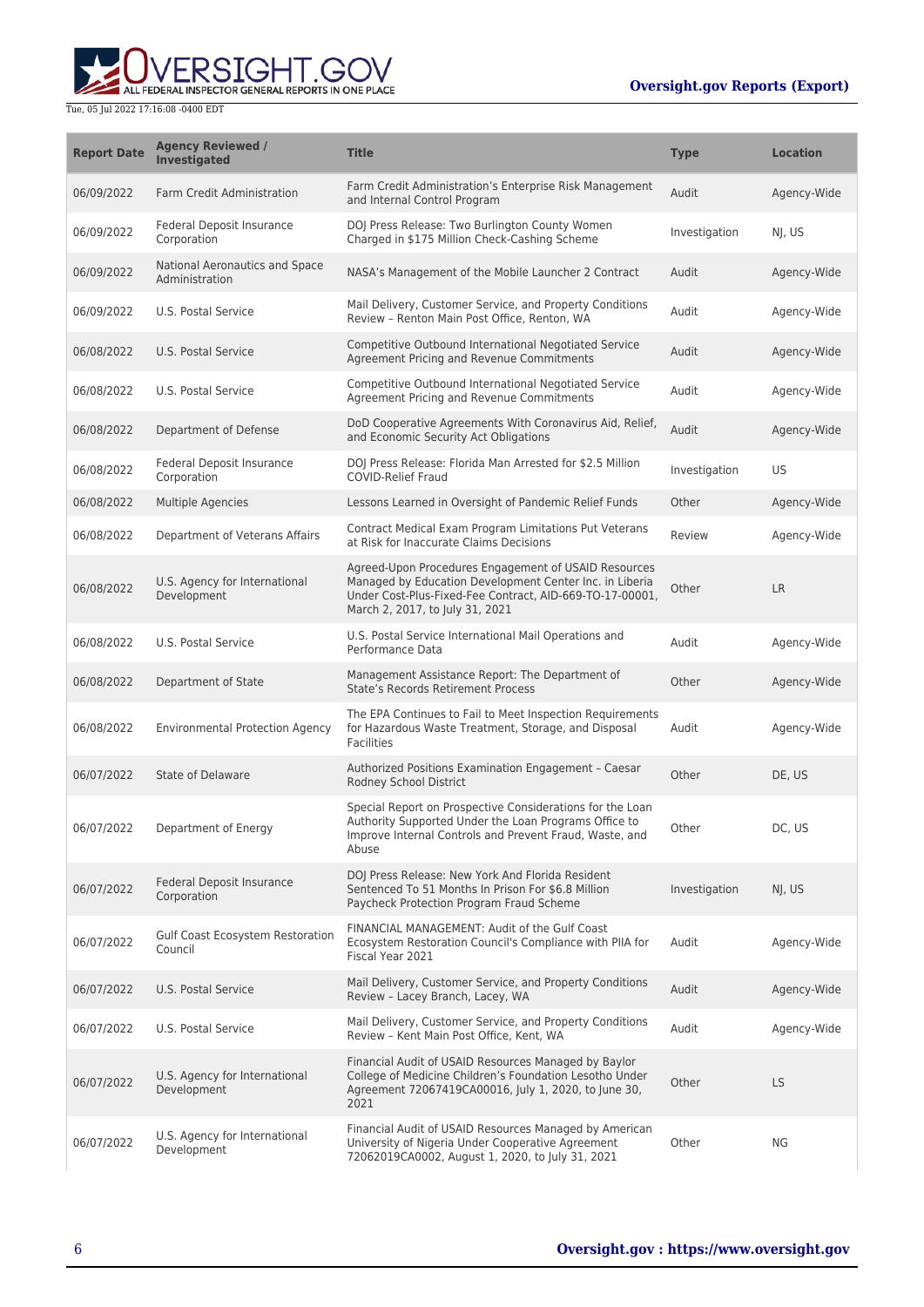

| <b>Report Date</b> | <b>Agency Reviewed /</b><br><b>Investigated</b>                                                 | <b>Title</b>                                                                                                                                                                                                           | <b>Type</b>                | <b>Location</b>                                                                                |
|--------------------|-------------------------------------------------------------------------------------------------|------------------------------------------------------------------------------------------------------------------------------------------------------------------------------------------------------------------------|----------------------------|------------------------------------------------------------------------------------------------|
| 06/07/2022         | U.S. Agency for International<br>Development                                                    | Financial Audit of USAID Resources Managed by<br>Organization for Public Health Interventions and<br>Development in Zimbabwe Under Cooperative Agreement<br>72061320CA00005, October 1, 2020, to September 30,<br>2021 | Other                      | ZW                                                                                             |
| 06/07/2022         | U.S. Agency for Global Media<br>(f/k/a Broadcasting Board of<br>Governors)                      | Audit of U.S. Agency for Global Media FY 2021 Compliance<br>With Payment Integrity Requirements                                                                                                                        | Audit                      | Agency-Wide                                                                                    |
| 06/06/2022         | Department of Energy                                                                            | The Department of Energy's Unclassified Cybersecurity<br>Program - 2021                                                                                                                                                | Inspection /<br>Evaluation | Agency-Wide                                                                                    |
| 06/06/2022         | Millennium Challenge Corporation                                                                | MCC Complied in Fiscal Year 2021 With the Payment<br>Integrity Information Act of 2019                                                                                                                                 | Audit                      | US                                                                                             |
| 06/06/2022         | Department of Veterans Affairs                                                                  | Suicide Prevention Coordinators Need Improved Training,<br>Guidance, and Oversight                                                                                                                                     | Review                     | Agency-Wide                                                                                    |
| 06/06/2022         | Federal Deposit Insurance<br>Corporation                                                        | DOJ Press Release: Foreign National Involved in Religious<br>Institution Check Theft Conspiracy Sentenced to Over<br>Three Years in Federal Prison                                                                     | Investigation              | MD, US                                                                                         |
| 06/06/2022         | Denali Commission                                                                               | Semiannual Report to The Congress, October 1, 2021 -<br>March 31, 2022                                                                                                                                                 | Semiannual<br>Report       | Agency-Wide                                                                                    |
| 06/06/2022         | <b>Nuclear Regulatory Commission</b>                                                            | Audit of the NRC's Fiscal Year (FY) 2021 Compliance with<br><b>Improper Payment Laws</b>                                                                                                                               | Audit                      | MD, US                                                                                         |
| 06/03/2022         | U.S. Postal Service                                                                             | Negotiated Service Agreement and Customer Compliance<br>Capping Report                                                                                                                                                 | Audit                      | Agency-Wide                                                                                    |
| 06/02/2022         | U.S. Postal Service                                                                             | Property Condition Review Capping Report                                                                                                                                                                               | Audit                      | Agency-Wide                                                                                    |
| 06/02/2022         | Department of the Treasury                                                                      | Independent Review of 4003(b) Loan Recipient's Validation<br>Memo - SkyWest Airlines, Inc.                                                                                                                             | Review                     | Agency-Wide                                                                                    |
| 06/02/2022         | Department of Veterans Affairs                                                                  | Comprehensive Healthcare Inspection of the Hershel<br>"Woody" Williams VA Medical Center in Huntington, West<br>Virginia                                                                                               | Inspection /<br>Evaluation | $\bullet$ WV, US<br>$\bullet$ KY, US<br>$\bullet$ WV, US<br>$\cdot$ OH, US<br>$\bullet$ WV, US |
| 06/02/2022         | Department of Veterans Affairs                                                                  | Comprehensive Healthcare Inspection of the Beckley VA<br>Medical Center in West Virginia                                                                                                                               | Inspection /<br>Evaluation | $\bullet$ WV, US<br>$\bullet$ WV, US<br>$\bullet$ WV, US                                       |
| 06/01/2022         | Department of Veterans Affairs                                                                  | Veterans Data Integration and Federation Enterprise<br>Platform Lacks Sufficient Security Controls                                                                                                                     | Audit                      | Agency-Wide                                                                                    |
| 06/01/2022         | State of Delaware                                                                               | Authorized Positions Examination Engagement -<br>Appoquinimink School District                                                                                                                                         | Other                      | DE, US                                                                                         |
| 06/01/2022         | U.S. Agency for International<br>Development                                                    | Financial Audit of Danish Refugee Council Under Multiple<br>Awards, for the Fiscal Year Ended December 31, 2019,                                                                                                       | Other                      | US                                                                                             |
| 06/01/2022         | Department of Veterans Affairs                                                                  | Deficits with Metrics Following Implementation of the New<br>Electronic Health Record at the Mann-Grandstaff VA<br>Medical Center in Spokane, Washington                                                               | Inspection /<br>Evaluation | WA, US                                                                                         |
| 06/01/2022         | Department of Education                                                                         | The Office of Postsecondary Education's Oversight of<br>Higher Education Emergency Relief Fund Grants                                                                                                                  | Audit                      | Agency-Wide                                                                                    |
| 06/01/2022         | National Science Foundation                                                                     | Performance Audit of Incurred Costs - University of Maine                                                                                                                                                              | Audit                      | ME, US                                                                                         |
| 06/01/2022         | Federal Deposit Insurance<br>Corporation                                                        | DOJ Press Release: Tulsa Man Sentenced for Defrauding<br>Investor and Banks of Millions                                                                                                                                | Investigation              | OK, US                                                                                         |
| 06/01/2022         | Department of Veterans Affairs                                                                  | Inspection of Information Technology Security at the<br>Consolidated Mail Outpatient Pharmacy in Dallas, Texas                                                                                                         | Inspection /<br>Evaluation | TX, US                                                                                         |
| 06/01/2022         | Department of State, U.S. Agency<br>for Global Media (f/k/a<br>Broadcasting Board of Governors) | Semiannual Report to The Congress, October 1, 2021 -<br>March 31, 2022                                                                                                                                                 | Semiannual<br>Report       | Agency-Wide                                                                                    |
| 06/01/2022         | <b>Tennessee Valley Authority</b>                                                               | Non-Power Dam Control System Cybersecurity                                                                                                                                                                             | Audit                      | Agency-Wide                                                                                    |
| 06/01/2022         | Department of Veterans Affairs                                                                  | Inspection of Information Technology Security at the<br>Consolidated Mail Outpatient Pharmacy in Tucson, Arizona                                                                                                       | Inspection /<br>Evaluation | Agency-Wide                                                                                    |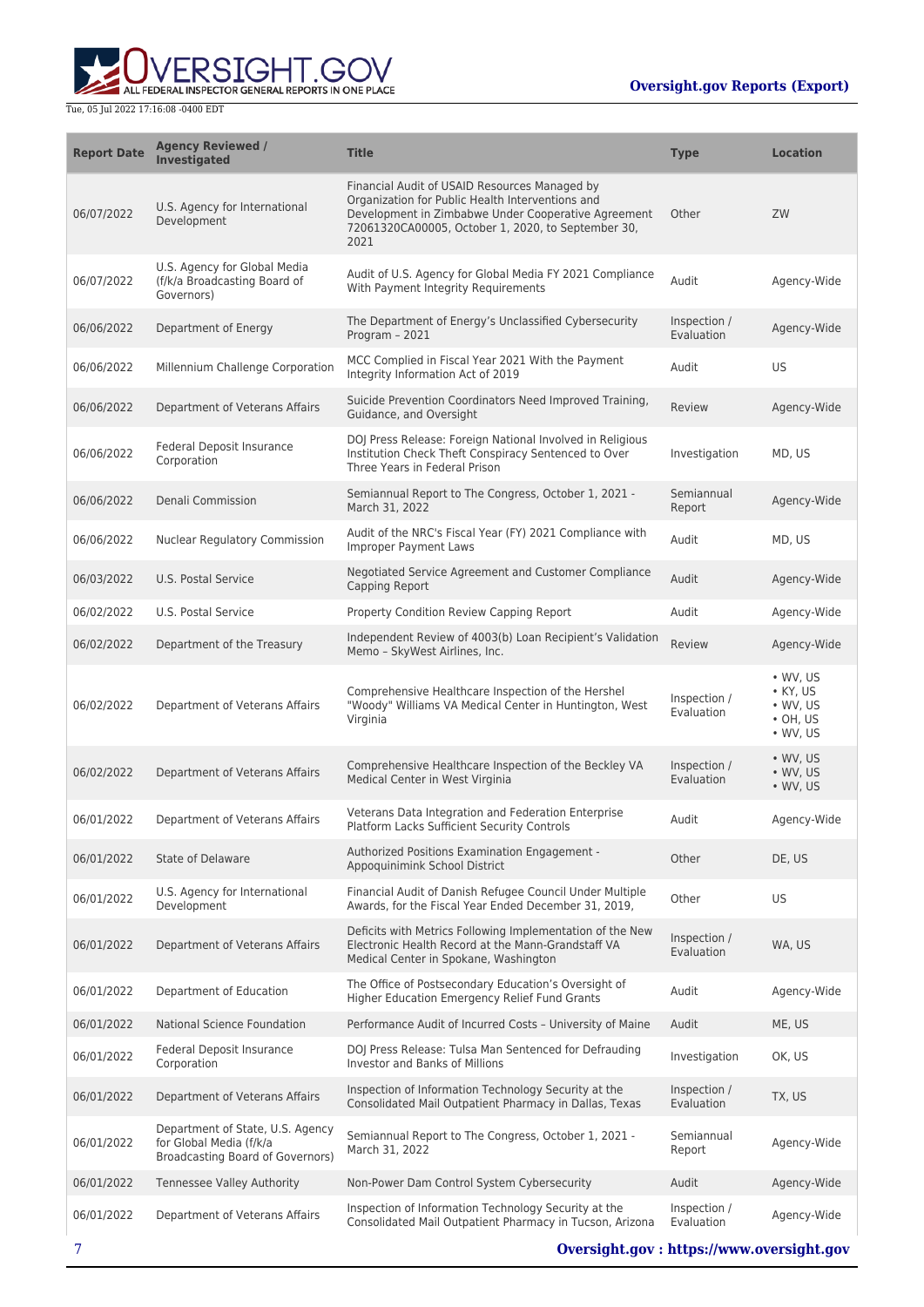

| <b>Report Date</b> | <b>Agency Reviewed /</b><br>Investigated                                                         | <b>Title</b>                                                                                                                                                          | <b>Type</b>                | <b>Location</b> |
|--------------------|--------------------------------------------------------------------------------------------------|-----------------------------------------------------------------------------------------------------------------------------------------------------------------------|----------------------------|-----------------|
| 06/01/2022         | Office of the Director of National<br>Intelligence                                               | The Office of the Inspector General of the Intelligence<br>Community Releases Its Semiannual Report to Congress                                                       | Semiannual<br>Report       | Agency-Wide     |
| 06/01/2022         | <b>Election Assistance Commission</b>                                                            | Semiannual Report to Congress - Spring 2022                                                                                                                           | Semiannual<br>Report       | Agency-Wide     |
| 06/01/2022         | Department of the Treasury                                                                       | Semiannual Report to Congress, Department of the<br>Treasury, Office of Inspector General (October 1, 2021 -<br>March 31, 2022)                                       | Semiannual<br>Report       | Agency-Wide     |
| 05/31/2022         | Committee for Purchase From<br>People Who Are Blind or Severely<br>Disabled (AbilityOne Program) | Semiannual Report to Congress for October 1, 2021 -<br>March 31, 2022. Office of Inspector General, U.S.<br>AbilityOne Commission                                     | Semiannual<br>Report       | Agency-Wide     |
| 05/31/2022         | Federal Deposit Insurance<br>Corporation                                                         | DOJ Press Release: Vacaville Man Sentenced to 8 Years in<br>Prison for Billion Dollar DC Solar Ponzi Scheme                                                           | Investigation              | CA, US          |
| 05/31/2022         | Department of Education                                                                          | OIG 84th Semiannual Report to Congress                                                                                                                                | Semiannual<br>Report       | Agency-Wide     |
| 05/31/2022         | Federal Housing Finance Agency                                                                   | FHFA Ensured that Fannie Mae Submitted Required<br>Property Valuation Data to the Agency's Mortgage Loan<br>Integrated System                                         | Review                     | <b>US</b>       |
| 05/31/2022         | Department of Housing and<br>Urban Development                                                   | SAR 87 - HUD OIG Semiannual Report to Congress for the<br>period October 1, 2021, through March 31, 2022                                                              | Semiannual<br>Report       | Agency-Wide     |
| 05/31/2022         | National Aeronautics and Space<br>Administration                                                 | Semiannual Report: October 1, 2021 through March 31,<br>2022                                                                                                          | Semiannual<br>Report       | Agency-Wide     |
| 05/31/2022         | <b>Federal Election Commission</b>                                                               | Federal Election Commission Semiannual Report to<br>Congress                                                                                                          | Semiannual<br>Report       | Agency-Wide     |
| 05/31/2022         | Federal Deposit Insurance<br>Corporation                                                         | Semiannual Report to the Congress, October 1, 2021-<br>March 31, 2022                                                                                                 | Semiannual<br>Report       | Agency-Wide     |
| 05/31/2022         | General Services Administration                                                                  | Semiannual Report to the Congress - Spring 2022                                                                                                                       | Semiannual<br>Report       | Agency-Wide     |
| 05/31/2022         | <b>Multiple Agencies</b>                                                                         | Pandemic Response Accountability Committee's<br>Semiannual Report to Congress                                                                                         | Semiannual<br>Report       | Agency-Wide     |
| 05/31/2022         | Department of Veterans Affairs                                                                   | Failure to Provide Emergency Care to a Patient and<br>Leaders' Inadequate Response to that Failure at the<br>Malcom Randall VA Medical Center in Gainesville, Florida | Inspection /<br>Evaluation | FL, US          |
| 05/31/2022         | Nuclear Regulatory Commission                                                                    | Semiannual Report to Congress                                                                                                                                         | Other                      | Agency-Wide     |
| 05/31/2022         | Department of Veterans Affairs                                                                   | Comprehensive Healthcare Inspection of Veterans<br>Integrated Service Network 2: New York/New Jersey VA<br>Health Care Network in Bronx, New York                     | Review                     | NY, US          |
| 05/27/2022         | U.S. Agency for International<br>Development                                                     | Financial Audit of KNCV Tuberculosis Foundation Under<br>Multiple, USAID Awards for the Fiscal Year Ended<br>September 30, 2017                                       | Other                      | <b>US</b>       |
| 05/27/2022         | <b>General Services Administration</b>                                                           | GSA Complied with the Payment Integrity Information Act<br>in Fiscal Year 2021                                                                                        | Audit                      | Agency-Wide     |
| 05/27/2022         | Federal Deposit Insurance<br>Corporation                                                         | DOJ Press Release: Richmond Man Pleads Guilty to \$1<br>Million Paycheck Protection Program Fraud Scheme                                                              | Investigation              | VA, US          |
| 05/27/2022         | U.S. Postal Service                                                                              | U.S. Postal Service Knowledge Continuity                                                                                                                              | Audit                      | Agency-Wide     |
| 05/27/2022         | Department of Energy                                                                             | Semiannual Report to Congress for Period Ending March<br>31, 2022                                                                                                     | Semiannual<br>Report       | Agency-Wide     |
| 05/27/2022         | <b>Export-Import Bank</b>                                                                        | Semiannual Report to Congress: October 1, 2021 to March<br>31, 2022                                                                                                   | Semiannual<br>Report       | Agency-Wide     |
| 05/27/2022         | <b>Environmental Protection Agency</b>                                                           | Semiannual Report to Congress: October 1, 2021-March<br>31, 2022                                                                                                      | Audit                      | Agency-Wide     |
| 05/27/2022         | Securities and Exchange<br>Commission                                                            | Semiannual Report to Congress: October 1, 2021 through<br>March 31, 2022                                                                                              | Semiannual<br>Report       | Agency-Wide     |
| 05/27/2022         | Department of Justice                                                                            | Semiannual Report to Congress October 1, 2021 - March<br>31, 2022                                                                                                     | Semiannual<br>Report       | Agency-Wide     |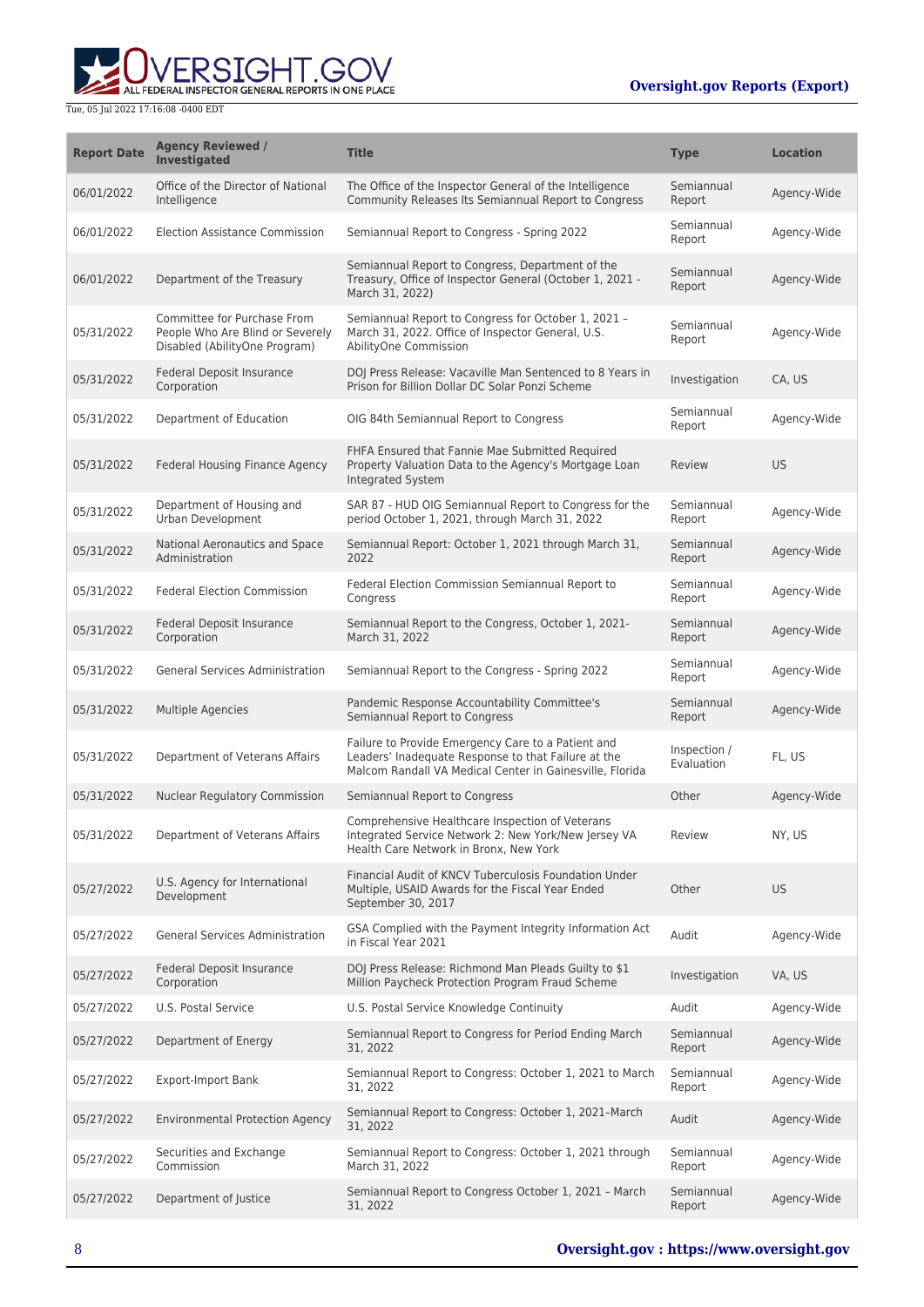

| <b>Report Date</b> | <b>Agency Reviewed /</b><br>Investigated            | <b>Title</b>                                                                                                                                                                                  | <b>Type</b>                | <b>Location</b>                                      |
|--------------------|-----------------------------------------------------|-----------------------------------------------------------------------------------------------------------------------------------------------------------------------------------------------|----------------------------|------------------------------------------------------|
| 05/27/2022         | <b>Consumer Product Safety</b><br>Commission        | Semiannual Report to Congress October 1, 2021 to March<br>31, 2022                                                                                                                            | Semiannual<br>Report       | Agency-Wide                                          |
| 05/26/2022         | U.S. Agency for International<br>Development        | Financial Audit of Closing the Gaps in the TB Care Cascade<br>Program Managed by World Health Partners in India,<br>Cooperative Agreement 72038620CA00012, July 31, 2020<br>to March 31, 2021 | Other                      | IN                                                   |
| 05/26/2022         | U.S. Agency for International<br>Development        | Examination Report of Incurred Costs Claimed on Flexibly<br>Priced Contracts by International Business & Technical<br>Consultants, Inc. for the Fiscal Year Ended December 31,<br>2018        | Other                      | US                                                   |
| 05/26/2022         | U.S. African Development<br>Foundation              | OIG Risk Assessment of the U.S. African Development<br>Foundation Charge Card Program for Fiscal Years 2021 and Audit<br>2020                                                                 |                            | <b>US</b>                                            |
| 05/26/2022         | <b>Federal Election Commission</b>                  | Management Letter for OIG Special Review of the Federal<br>Election Commission (FEC) Contracting Officers<br>Representative (COR) Program                                                     | Review                     | Agency-Wide                                          |
| 05/26/2022         | Department of Veterans Affairs                      | Comprehensive Healthcare Inspection of the VA NY Harbor<br>Healthcare System in New York                                                                                                      | Inspection /<br>Evaluation | $\bullet$ NY, US<br>• NY, US<br>• NY, US<br>• NY, US |
| 05/26/2022         | Social Security Administration                      | Incorrect Old-Age, Survivors and Disability Insurance<br>Benefit Payment Computations that Resulted in<br>Overpayments                                                                        | Audit                      | Agency-Wide                                          |
| 05/26/2022         | Federal Deposit Insurance<br>Corporation            | DOJ Press Release: California Couple Charged with<br>Defrauding Paycheck Protection Program                                                                                                   | Investigation              | CA, US                                               |
| 05/26/2022         | Federal Deposit Insurance<br>Corporation            | DOJ Press Release: Bank CEO Convicted For Taking Bribes<br>In Connection With Loans Guaranteed By The Small<br><b>Business Administration</b>                                                 | Investigation              | NY, US                                               |
| 05/26/2022         | <b>National Credit Union</b><br>Administration      | Letter to Congress: Office of Inspector General 2022<br>Review of the NCUA's 2021 Compliance Under the<br>Improper Payments Elimination and Recovery Act (IPERA)<br>May 26, 2022              | Other                      | Agency-Wide                                          |
| 05/26/2022         | U.S. Postal Service                                 | Mail Delivery, Customer Service, and Property Conditions<br>Review - Linwood Station, Indianapolis, IN                                                                                        | Audit                      | Agency-Wide                                          |
| 05/26/2022         | U.S. Postal Service                                 | Mail Delivery, Customer Service, and Property Conditions<br>Review - Plainfield Main Post Office, Plainfield, IN                                                                              | Audit                      | Agency-Wide                                          |
| 05/26/2022         | U.S. Postal Service                                 | Mail Delivery, Customer Service, and Property Conditions<br>Review - Carmel Main Post Office, Carmel, IN                                                                                      | Audit                      | Agency-Wide                                          |
| 05/26/2022         | Department of Defense                               | Semiannual Report to the Congress - October 1, 2021,<br>through March 31, 2022                                                                                                                | Semiannual<br>Report       | Agency-Wide                                          |
| 05/26/2022         | Pension Benefit Guaranty<br>Corporation             | Semiannual Report to Congress For the Period October 1,<br>2021 to March 31, 2022                                                                                                             | Semiannual<br>Report       | Agency-Wide                                          |
| 05/26/2022         | Department of Labor                                 | Semiannual Report to Congress: October 1, 2021 - March<br>31, 2022                                                                                                                            | Semiannual<br>Report       | Agency-Wide                                          |
| 05/26/2022         | AmeriCorps                                          | Semiannual Report to Congress: October 1, 2021 - March<br>31, 2022                                                                                                                            | Semiannual<br>Report       | Agency-Wide                                          |
| 05/26/2022         | Amtrak (National Railroad<br>Passenger Corporation) | Employee Resigns Prior to Administrative Hearing                                                                                                                                              | Investigation              | FL, US                                               |
| 05/26/2022         | Department of the Interior                          | April 2022 Semiannual Report to Congress                                                                                                                                                      | Semiannual<br>Report       | Agency-Wide                                          |
| 05/26/2022         | U.S. Postal Service                                 | Spring 2022 Semiannual Report to Congress                                                                                                                                                     | Semiannual<br>Report       | Agency-Wide                                          |
| 05/26/2022         | <b>Small Business Administration</b>                | SBA OIG Spring 2022 Semiannual Report to Congress                                                                                                                                             | Semiannual<br>Report       | Agency-Wide                                          |
| 05/26/2022         | Social Security Administration                      | 2022 Spring Semiannual Report to Congress                                                                                                                                                     | Semiannual<br>Report       | Agency-Wide                                          |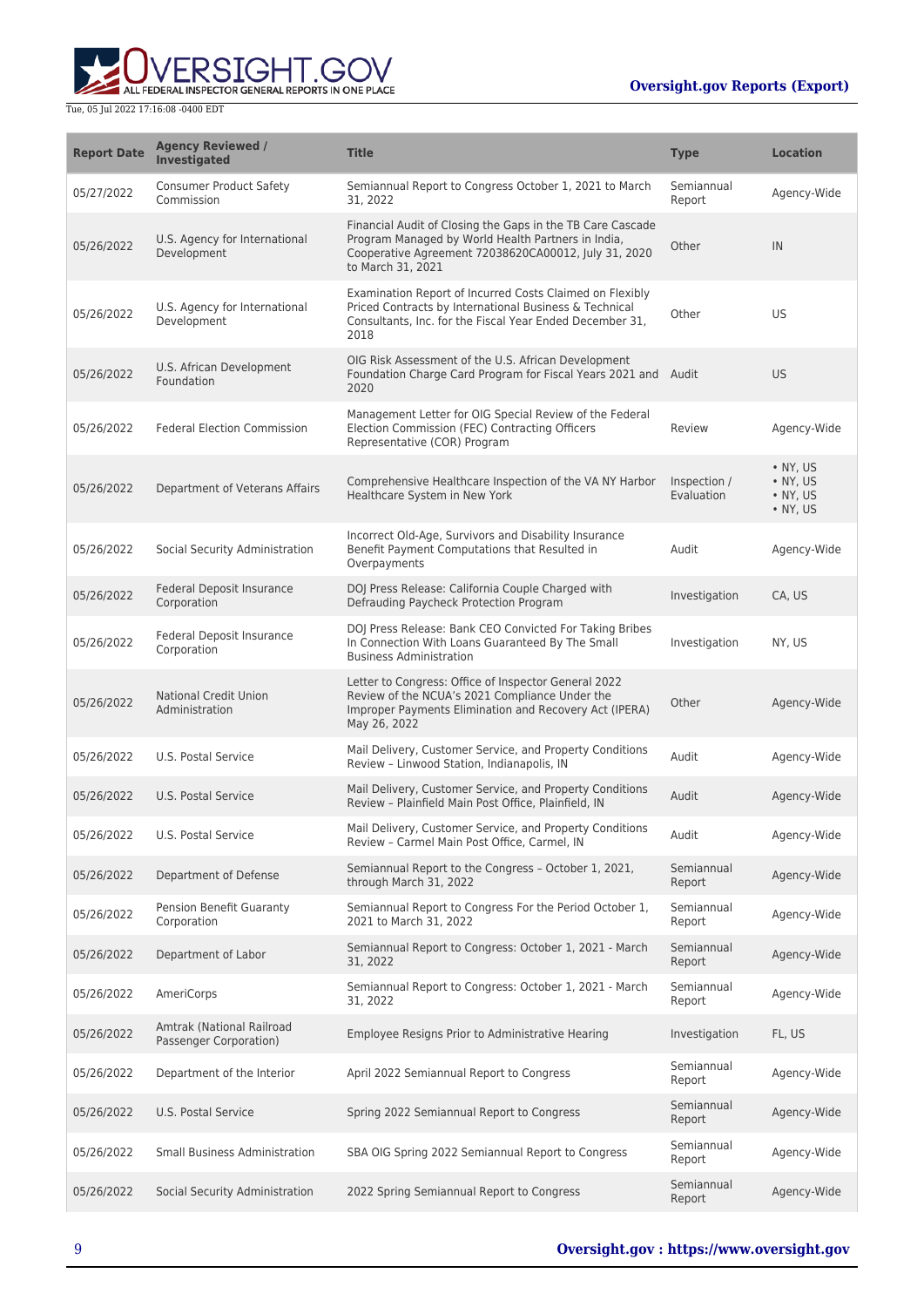

| <b>Report Date</b> | <b>Agency Reviewed /</b><br><b>Investigated</b>     | <b>Title</b>                                                                                                                                                                     | <b>Type</b>                | <b>Location</b>                                                                                                                                                          |
|--------------------|-----------------------------------------------------|----------------------------------------------------------------------------------------------------------------------------------------------------------------------------------|----------------------------|--------------------------------------------------------------------------------------------------------------------------------------------------------------------------|
| 05/26/2022         | <b>National Security Agency</b>                     | Audit of the Implementation of the Coronavirus Aid, Relief,<br>and Economic Security (CARES) Act, Section 3610                                                                   | Audit                      | Agency-Wide                                                                                                                                                              |
| 05/26/2022         | Department of Agriculture                           | Office of Inspector General Semiannual Report to Congress<br>FY 2022 - First Half                                                                                                | Semiannual<br>Report       | Agency-Wide                                                                                                                                                              |
| 05/26/2022         | <b>Small Business Administration</b>                | SBA's Handling of Potentially Fraudulent Paycheck<br>Protection Program Loans                                                                                                    | Inspection /<br>Evaluation | Agency-Wide                                                                                                                                                              |
| 05/26/2022         | Department of Justice                               | Management Advisory Memorandum: Notification of<br>Concerns with the Absence of a Policy Regarding FBI<br>Employees Emailing Child Sexual Abuse Material and Other<br>Contraband | Other                      | Agency-Wide                                                                                                                                                              |
| 05/26/2022         | Peace Corps                                         | Semiannual Report to Congress for the First Half of FY<br>2022                                                                                                                   | Other                      | Agency-Wide                                                                                                                                                              |
| 05/26/2022         | Amtrak (National Railroad<br>Passenger Corporation) | SEMIANNUAL REPORT TO CONGRESS #65 (OCTOBER 1,<br>2021 TO MARCH 31, 2022)                                                                                                         | Semiannual<br>Report       | Agency-Wide                                                                                                                                                              |
| 05/26/2022         | Federal Labor Relations Authority                   | Privacy and Data Protection Policies, Procedure and<br>Practices for 2022                                                                                                        | Other                      | Agency-Wide                                                                                                                                                              |
| 05/25/2022         | U.S. Agency for International<br>Development        | Strategic Workforce Planning: Challenges Impair USAID's<br>Ability to Establish a Comprehensive Human Capital<br>Approach                                                        | Audit                      | Agency-Wide                                                                                                                                                              |
| 05/25/2022         | U.S. Agency for International<br>Development        | Financial Audit of USAID Resources Managed by Right to<br>Care NPC in Multiple Countries Under Multiple Awards,<br>October 1, 2020, to September 30, 2021                        | Other                      | ZA                                                                                                                                                                       |
| 05/25/2022         | Department of Veterans Affairs                      | Comprehensive Healthcare Inspection of the Samuel S.<br>Stratton VA Medical Center in Albany, New York                                                                           | Review                     | • NY, US<br>• NY, US<br>$\bullet$ NY, US<br>• NY, US<br>• NY, US<br>• NY, US<br>$\bullet$ NY, US<br>$\bullet$ NY, US<br>$\bullet$ NY, US<br>$\bullet$ NY, US<br>• NY, US |
| 05/25/2022         | Department of State                                 | Review of the Recruitment and Selection Process for Public<br>Members of Foreign Service Selection Boards                                                                        | Other                      | Agency-Wide                                                                                                                                                              |
| 05/25/2022         | Department of State                                 | Inspection of Embassy Athens and Constituent Post,<br>Greece                                                                                                                     | Inspection /<br>Evaluation | <b>GR</b>                                                                                                                                                                |
| 05/25/2022         | Department of State                                 | Inspection of the Bureau of Diplomatic Security's<br>Diplomatic Courier Service                                                                                                  | Inspection /<br>Evaluation | Agency-Wide                                                                                                                                                              |
| 05/25/2022         | Department of State                                 | Inspection of Embassy Budapest, Hungary                                                                                                                                          | Inspection /<br>Evaluation | HU                                                                                                                                                                       |
| 05/25/2022         | Department of Veterans Affairs                      | Semiannual Report to Congress, Issue 87, October 1,<br>2021-March 31, 2022                                                                                                       | Semiannual<br>Report       | Agency-Wide                                                                                                                                                              |
| 05/25/2022         | <b>Corporation for Public</b><br>Broadcasting       | Evaluation of WSLU-FM/North Country Public Radio<br>Expenditures, Report No. ECR2206-2208                                                                                        | Inspection /<br>Evaluation | NY, US                                                                                                                                                                   |
| 05/25/2022         | National Science Foundation                         | Semiannual Report to Congress, October 1, 2021 - March<br>31, 2022                                                                                                               | Semiannual<br>Report       | Agency-Wide                                                                                                                                                              |
| 05/25/2022         | National Science Foundation                         | Audit of NSF's Purchase Card Program                                                                                                                                             | Audit                      | VA, US                                                                                                                                                                   |
| 05/25/2022         | Tennessee Valley Authority                          | Organizational Effectiveness - Browns Ferry Nuclear Plant<br><b>Radiation Protection</b>                                                                                         | Inspection /<br>Evaluation | Agency-Wide                                                                                                                                                              |
| 05/25/2022         | Federal Labor Relations Authority                   | Follow-up Management Advisory Review on FLRA's<br>Appointment of Contracting Officer's Representatives                                                                           | Other                      | Agency-Wide                                                                                                                                                              |
| 05/25/2022         | International Trade Commission                      | Inspector General Semiannual Report                                                                                                                                              | Semiannual<br>Report       | Agency-Wide                                                                                                                                                              |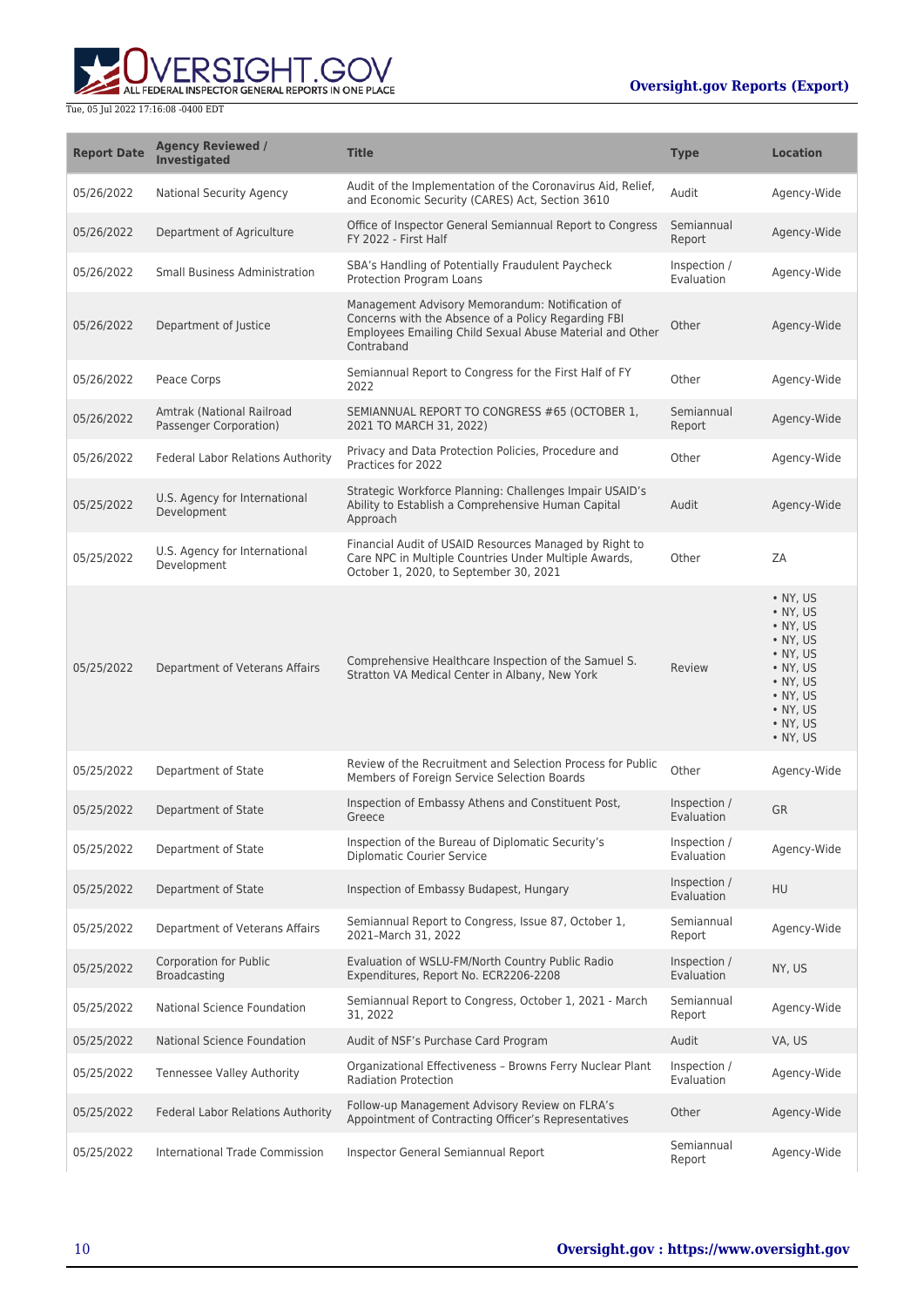

| <b>Report Date</b> | <b>Agency Reviewed /</b><br><b>Investigated</b> | <b>Title</b>                                                                                                                                                                                                                               | <b>Type</b>                | <b>Location</b>                                                                                                                                             |
|--------------------|-------------------------------------------------|--------------------------------------------------------------------------------------------------------------------------------------------------------------------------------------------------------------------------------------------|----------------------------|-------------------------------------------------------------------------------------------------------------------------------------------------------------|
| 05/24/2022         | Department of State                             | Audit of Department of State Actions To Prevent Unlawful<br>Trafficking in Persons Practices When Executing Security,<br>Construction, and Facility and Household Services<br><b>Contracts at Overseas Posts</b>                           | Audit                      | • Agency-Wide<br>$\cdot$ DE<br>$\cdot$ CF<br>$\cdot$ 10<br>$\cdot$ EG<br>$\cdot$ PE<br>$\cdot$ PK<br>$\bullet$ MX<br>$\cdot$  P<br>$\cdot$  O<br>$\cdot$ SD |
| 05/24/2022         | Corporation for Public<br>Broadcasting          | Semiannual Report, Office of the Inspector General<br>Operations and Audit Resolution Activities, October 1,<br>2021 - March 31, 2022                                                                                                      | Semiannual<br>Report       | Agency-Wide                                                                                                                                                 |
| 05/24/2022         | Department of the Treasury                      | Alert Memorandum: Delays in the Quarterly Monitoring of<br>Borrowers' Compliance with Loan Requirements                                                                                                                                    | Audit                      | Agency-Wide                                                                                                                                                 |
| 05/24/2022         | Department of Veterans Affairs                  | VHA Continues to Face Challenges with Billing Private<br>Insurers for Community Care                                                                                                                                                       | Audit                      | Agency-Wide                                                                                                                                                 |
| 05/23/2022         | Internal Revenue Service                        | Final Report - The IRS Leveraged Its Telework Program to<br>Continue Operations During the COVID-19 Pandemic                                                                                                                               | Inspection /<br>Evaluation | Agency-Wide                                                                                                                                                 |
| 05/23/2022         | Architect of the Capitol                        | Architect of the Capitol (AOC) Employees Violated the AOC<br>Standards of Conduct and Ethics Policies by Wagering on<br>the Outcome of the 2020 Presidential Election and<br>Engaging in Political Conversation While on Duty              | Investigation              | Agency-Wide                                                                                                                                                 |
| 05/23/2022         | U.S. Agency for International<br>Development    | Financial Audit of the Rule of Law and Culture of Integrity<br>Program in Paraguay Managed by Instituto Desarrollo,<br>Cooperative Agreement 72052619CA00002, for the Fiscal<br>Year Ended December 31, 2021                               | Other                      | PY                                                                                                                                                          |
| 05/23/2022         | U.S. Agency for International<br>Development    | Financial Audit of USAID Resources Managed by Uganda<br>Protestant Medical Bureau Under Multiple Awards, July 1,<br>2020, to June 30, 2021                                                                                                 | Other                      | UG                                                                                                                                                          |
| 05/23/2022         | Department of Homeland<br>Security              | ICE Did Not Follow Policies, Guidance, or<br>Recommendations to Ensure Migrants Were Tested for<br>COVID-19 before Transport on Domestic Commercial<br>Flights                                                                             | Audit                      | Agency-Wide                                                                                                                                                 |
| 05/23/2022         | Department of Justice                           | Recommendations Issued by the Office of the Inspector<br>General That Were Not Closed as of March 31, 2022                                                                                                                                 | Other                      | Agency-Wide                                                                                                                                                 |
| 05/20/2022         | Office of Personnel Management                  | Audit of Cambia Health Solutions, Inc. Portland, Oregon                                                                                                                                                                                    | Audit                      | Agency-Wide                                                                                                                                                 |
| 05/20/2022         | U.S. Postal Service                             | U.S. Postal Service Recognition and Awards Program                                                                                                                                                                                         | Audit                      | Agency-Wide                                                                                                                                                 |
| 05/20/2022         | Department of the Interior                      | U.S. Fish and Wildlife Service Grants Awarded to the U.S.<br>Virgin Islands Department of Planning and Natural<br>Resources, From October 1, 2017, Through September 30,<br>2019, Under the Wildlife and Sport Fish Restoration<br>Program | Audit                      | Agency-Wide                                                                                                                                                 |
| 05/20/2022         | National Geospatial-Intelligence<br>Agency      | NGA OIG Spring Semiannual Report to Congress, 1 October<br>2021 - 31 March 2022                                                                                                                                                            | Semiannual<br>Report       | Agency-Wide                                                                                                                                                 |
| 05/20/2022         | Government Publishing Office                    | GPO Organization Transformation Evaluation                                                                                                                                                                                                 | Inspection /<br>Evaluation | Agency-Wide                                                                                                                                                 |
| 05/19/2022         | Internal Revenue Service                        | Processing of Recovery Rebate Credit Claims During the<br>2021 Filing Season                                                                                                                                                               | Audit                      | Agency-Wide                                                                                                                                                 |
| 05/19/2022         | Department of the Interior                      | Stronger Controls Needed Over the Udall Foundation's<br>Invoicing Processes and Contract Oversight for the John S.<br>McCain III National Center for Environmental Conflict<br>Resolution                                                  | Audit                      | Agency-Wide                                                                                                                                                 |
| 05/19/2022         | U.S. Postal Service                             | Efficiency of Operations at the Seattle, WA, Processing and<br><b>Distribution Center</b>                                                                                                                                                  | Audit                      | Agency-Wide                                                                                                                                                 |
| 05/19/2022         | U.S. Postal Service                             | U.S. Postal Service's Implementation of Enterprise Risk<br>Management                                                                                                                                                                      | Audit                      | Agency-Wide                                                                                                                                                 |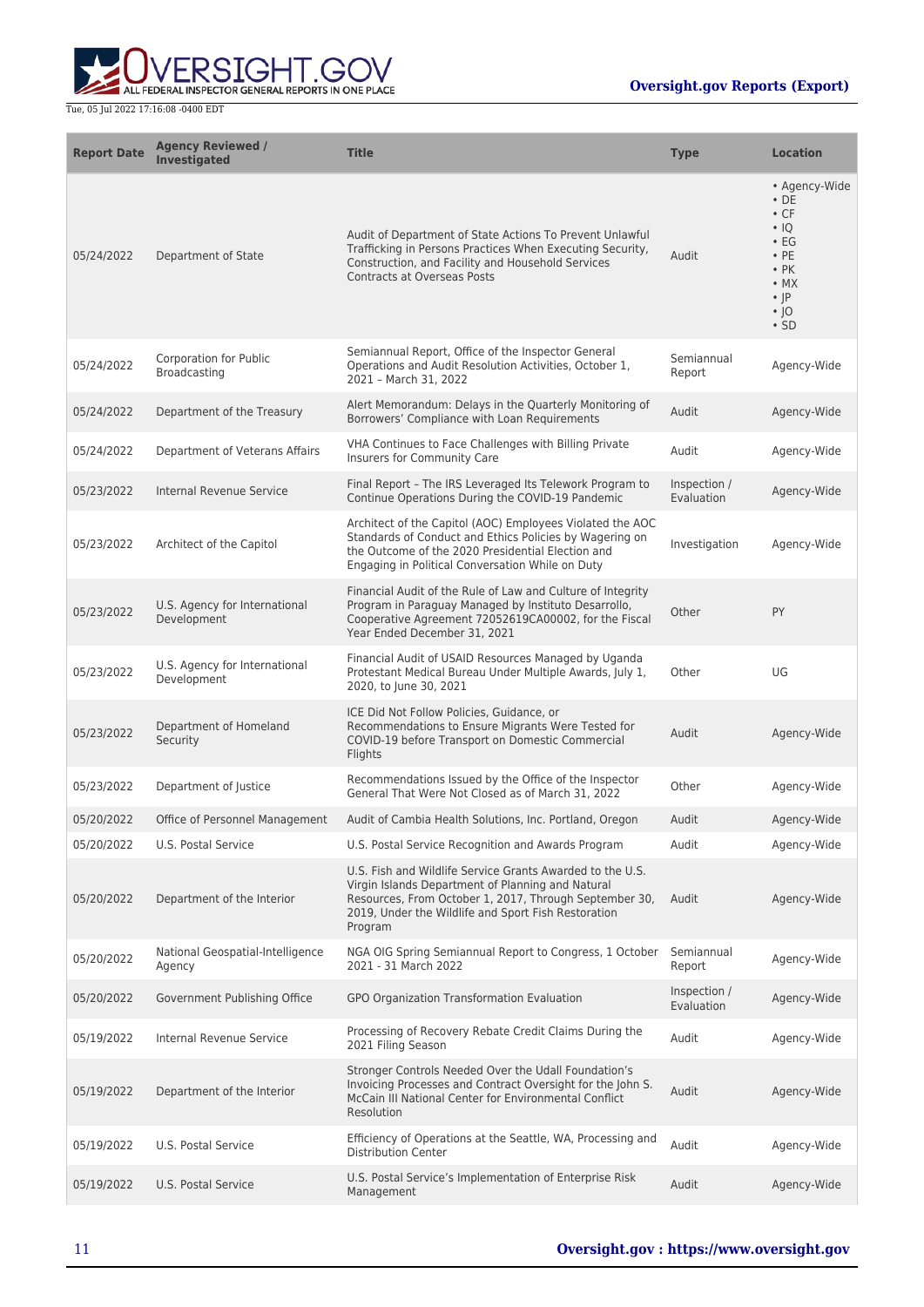

| <b>Report Date</b> | <b>Agency Reviewed /</b><br><b>Investigated</b> | <b>Title</b>                                                                                                                                                                                      | <b>Type</b>                | <b>Location</b>                                        |
|--------------------|-------------------------------------------------|---------------------------------------------------------------------------------------------------------------------------------------------------------------------------------------------------|----------------------------|--------------------------------------------------------|
| 05/19/2022         | U.S. Agency for International<br>Development    | Financial Audit of USAID Resources Managed by Addis<br>Continental Institute of Public Health in Ethiopia Under<br>Cooperative Agreement No. AID-663-A-14-00004, July 8,<br>2020, to July 7, 2021 | Other                      | ЕT                                                     |
| 05/19/2022         | U.S. Agency for International<br>Development    | Financial Audit of USAID Resources Managed by Joint<br>Clinical Research Centre in Uganda Under Multiple Awards,<br>October 1, 2020, to September 30, 2021                                        | Other                      | UG                                                     |
| 05/19/2022         | U.S. Agency for International<br>Development    | Examination Report of Incurred Costs Claimed on Flexibly<br>Priced Contracts by The Manoff Group, Inc. for the Fiscal<br>Year Ended December 31, 2018                                             | Other                      | US.                                                    |
| 05/19/2022         | Tennessee Valley Authority                      | Office of the Inspector General Semiannual Report - Spring<br>2022                                                                                                                                | Semiannual<br>Report       | Agency-Wide                                            |
| 05/19/2022         | Department of the Treasury                      | Independent Review of 4003(b) Loan Recipient's Validation<br>Memo - Hawaiian Airlines, Inc.                                                                                                       | Review                     | Agency-Wide                                            |
| 05/19/2022         | Department of the Interior                      | Former Secretary's Alleged Lobbying Disclosure Act<br>Violation Before Joining the U.S. Department of the Interior<br>as Deputy Secretary                                                         | Investigation              | Agency-Wide                                            |
| 05/19/2022         | Department of Veterans Affairs                  | Care in the Community Healthcare Inspection of VA<br>Midwest Health Care Network (VISN 23)                                                                                                        | Inspection /<br>Evaluation | Agency-Wide                                            |
| 05/19/2022         | State of Delaware                               | National COVID-19 Data Quality Audit Template Compare<br>and Contrast                                                                                                                             | Other                      | DE, US                                                 |
| 05/18/2022         | Internal Revenue Service                        | The Child Tax Credit Update Portal Was Successfully<br>Deployed, but Security and Process Improvements Are<br>Needed                                                                              | Audit                      | Agency-Wide                                            |
| 05/18/2022         | Department of Transportation                    | Summary Report on Significant Single Audit Findings<br>Impacting DOT Programs for the 3-Month Period Ending<br>March 31, 2022                                                                     | Audit                      | Agency-Wide                                            |
| 05/18/2022         | Office of Personnel Management                  | Review of the 2017 Presidential Management Fellows<br>Program Application Process Redesign                                                                                                        | Review                     | Agency-Wide                                            |
| 05/18/2022         | Department of Energy                            | Corrective Actions on the Office of Enterprise Assessments<br><b>Findings and Deficiencies</b>                                                                                                    | Audit                      | $\bullet$ MD, US<br>$\cdot$ SC, US<br>$\bullet$ NM, US |
| 05/18/2022         | Federal Deposit Insurance<br>Corporation        | DOJ Press Release: COVID Relief Fraudsters Sentenced To<br>Prison                                                                                                                                 | Investigation              | FL, US                                                 |
| 05/18/2022         | U.S. Agency for International<br>Development    | Financial Audit of USAID Resources Managed by TradeMark<br>East Africa in Multiple Countries Under Multiple Awards,<br>July 1, 2020, to June 30, 2021                                             | Other                      | <b>KE</b>                                              |
| 05/18/2022         | U.S. Agency for International<br>Development    | Single Audit of ACDI/VOCA and Affiliates for the Fiscal Year<br>Ended December 31, 2017                                                                                                           | Other                      | US.                                                    |
| 05/18/2022         | U.S. Postal Service                             | The Postal Service's Collection Point Management System                                                                                                                                           | Other                      | Agency-Wide                                            |
| 05/18/2022         | Department of Justice                           | Audit of the Office on Violence Against Women Grants<br>Awarded to New York State Unified Court System, New<br>York, New York                                                                     | Audit                      | NY, US                                                 |
| 05/18/2022         | Federal Housing Finance Agency                  | Twenty-Third Semiannual Report to the Congress                                                                                                                                                    | Semiannual<br>Report       | Agency-Wide                                            |
| 05/17/2022         | Architect of the Capitol                        | Semiannual Report to The Congress                                                                                                                                                                 | Semiannual<br>Report       | Agency-Wide                                            |
| 05/17/2022         | <b>National Credit Union</b><br>Administration  | Semiannual Report to the Congress (October 1, 2021 -<br>March 31, 2022)                                                                                                                           | Semiannual<br>Report       | Agency-Wide                                            |
| 05/17/2022         | National Science Foundation                     | Performance Audit of NFS's Compliance with the Payment<br>Integrity Information Act of 2019 for 2021                                                                                              | Audit                      | Agency-Wide                                            |
| 05/17/2022         | Federal Deposit Insurance<br>Corporation        | DOJ Press Release: Hilo Man Pleads Guilty to Defrauding<br>Paycheck Protection and Disaster Loan Programs                                                                                         | Investigation              | HI, US                                                 |
| 05/17/2022         | Federal Deposit Insurance<br>Corporation        | DOJ Press Release: Pennsylvania Man Charged with \$1.7<br>Million Paycheck Protection Program Loan Fraud Scheme                                                                                   | Investigation              | NJ, US                                                 |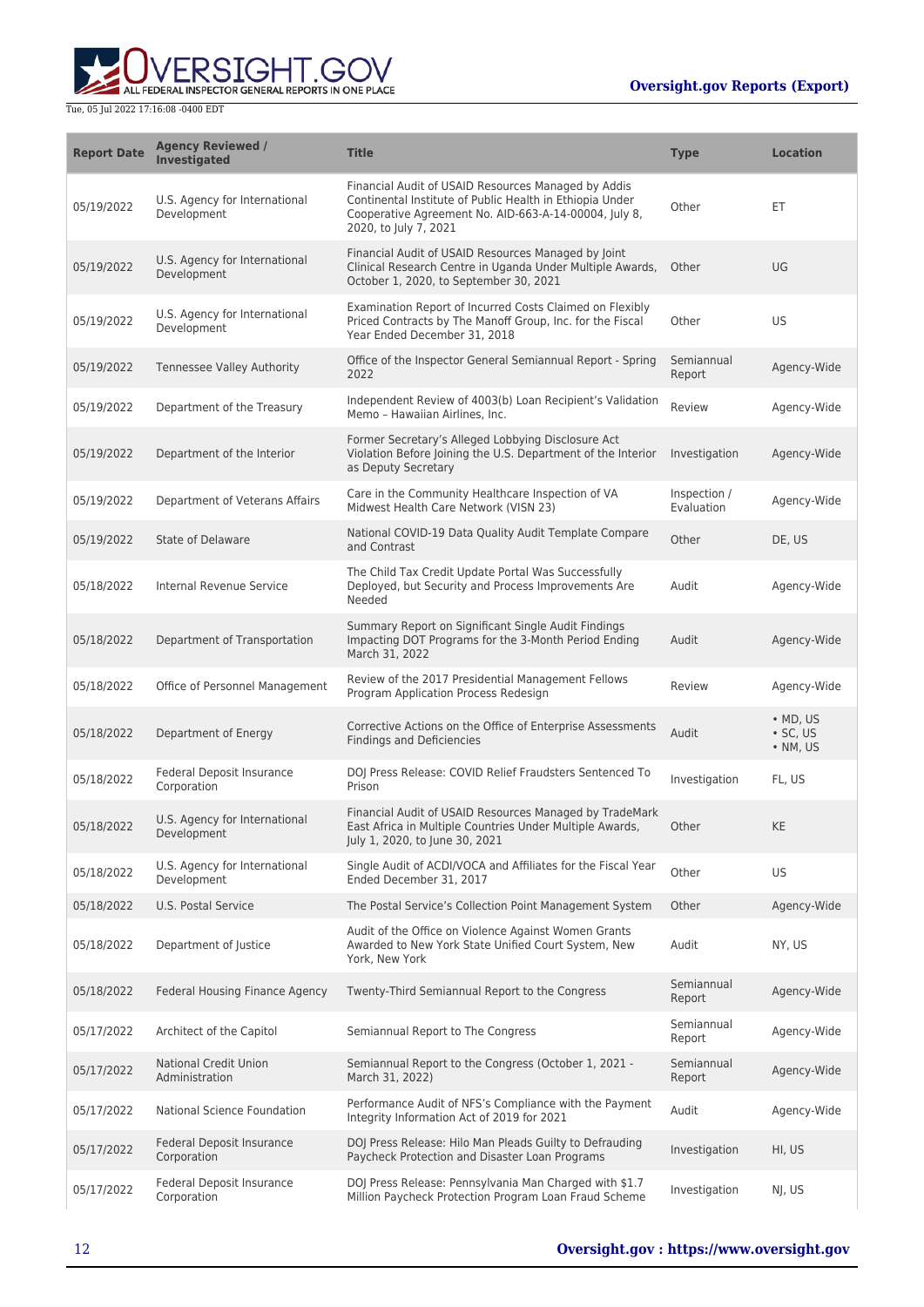

| <b>Report Date</b> | <b>Agency Reviewed /</b><br>Investigated                     | <b>Title</b>                                                                                                                                                                                                       | <b>Type</b>          | <b>Location</b> |
|--------------------|--------------------------------------------------------------|--------------------------------------------------------------------------------------------------------------------------------------------------------------------------------------------------------------------|----------------------|-----------------|
| 05/17/2022         | U.S. Agency for International<br>Development                 | Financial Audit of USAID Resources Managed by Amhara<br>Development Association in Ethiopia Under Multiple<br>Awards, July 8, 2020, to July 7, 2021                                                                | Other                | ET              |
| 05/17/2022         | Department of Defense                                        | Audit of North American Aerospace Defense Command and<br>U.S. Northern Command Use of Coronavirus Aid, Relief,<br>and Economic Security Act Funding                                                                | Audit                | Agency-Wide     |
| 05/17/2022         | Department of Justice                                        | Audit of the Executive Office for United States Attorneys<br>United States Attorneys' Virtual Office Network System<br>Pursuant to the Federal Information Security Modernization<br>Act of 2014, Fiscal Year 2021 | Audit                | Agency-Wide     |
| 05/17/2022         | Department of Justice                                        | Audit of the Office of Justice Programs Awards Made to the<br>Call to Freedom, Inc., Sioux Falls, South Dakota                                                                                                     | Audit                | SD, US          |
| 05/17/2022         | Department of Justice                                        | Audit of the Executive Office for United States Attorneys<br>Information Security Program Pursuant to the Federal<br>Information Security Modernization Act of 2014, Fiscal Year<br>2021                           | Audit                | Agency-Wide     |
| 05/17/2022         | Department of the Treasury                                   | Overseas Contingency Operations - Summary of Work<br>Performed by the Department of the Treasury Related to<br>Terrorist Financing and Anti-Money Laundering for Second<br>Quarter Fiscal Year 2022                | Other                | Agency-Wide     |
| 05/17/2022         | <b>Small Business Administration</b>                         | Independent Auditors' Report on SBA's Fiscal Year 2021<br>Compliance with the Payment Integrity Information Act of<br>2019                                                                                         | Audit                | Agency-Wide     |
| 05/17/2022         | Smithsonian Institution                                      | Semiannual Report to Congress for the period ending<br>March 31, 2022                                                                                                                                              | Semiannual<br>Report | Agency-Wide     |
| 05/17/2022         | <b>Environmental Protection Agency</b>                       | The EPA Needs to Fully Address the OIG's 2018 Flint Water<br>Crisis Report Recommendations by Improving Controls,<br>Training, and Risk Assessments                                                                | Audit                | MI, US          |
| 05/16/2022         | U.S. International Development<br><b>Finance Corporation</b> | DFC OIG Spring FY 2022 Semi Annual Report to Congress                                                                                                                                                              | Semiannual<br>Report | Agency-Wide     |
| 05/16/2022         | U.S. Postal Service                                          | Mail Delivery, Customer Service, and Property Conditions<br>Reviews - Select Units, San Diego, CA Region                                                                                                           | Audit                | CA, US          |
| 05/16/2022         | AmeriCorps                                                   | Performance Audit of AmeriCorps' Compliance with the<br>Payment Integrity Information Act of 2019 (PIIA) for Fiscal<br><b>Year 2021</b>                                                                            | Audit                | Agency-Wide     |
| 05/13/2022         | National Archives and Records<br>Administration              | Audit of NARA's Compliance with the Payment Integrity<br>Information Act of 2021 in FY 2021                                                                                                                        | Audit                | Agency-Wide     |
| 05/13/2022         | National Archives and Records<br>Administration              | Audit of NARA's Compliance with the Payment Integrity<br>Information Act of 2021 in FY 2021                                                                                                                        | Audit                | Agency-Wide     |
| 05/13/2022         | U.S. Agency for International<br>Development                 | Examination Report for University Research Co., LLC for<br>the Certified Final Indirect Cost Rate Proposals and Related<br>Books and Records for Reimbursement for the Fiscal Year<br>Ended September 30, 2018     | Other                | US              |
| 05/13/2022         | Department of Defense                                        | Lead Inspector General for Operation Freedom's Sentinel<br>and Operation Enduring Sentinel I Quarterly Report to the<br>United States Congress I January 1, 2022 - March 31, 2022                                  | Review               | Agency-Wide     |
| 05/13/2022         | <b>U.S. Postal Service</b>                                   | San Francisco International Service Center Closure                                                                                                                                                                 | Audit                | Agency-Wide     |
| 05/13/2022         | Federal Deposit Insurance<br>Corporation                     | DOJ Press Release: Woman Convicted of Laundering Over<br>\$750,000 from Health Care Fraud Scheme                                                                                                                   | Investigation        | FL, US          |
| 05/13/2022         | Social Security Administration                               | The Social Security Administration's Mail Processing During<br>the COVID-19 Pandemic                                                                                                                               | Audit                | Agency-Wide     |
| 05/13/2022         | Department of Homeland<br>Security                           | FEMA's Waiver Authority under the Disaster Recovery<br>Reform Act of 2018                                                                                                                                          | Audit                | Agency-Wide     |
| 05/13/2022         | Department of Homeland<br>Security                           | Lessons Learned from DHS' Employee COVID-19<br><b>Vaccination Initiative</b>                                                                                                                                       | Review               | Agency-Wide     |
| 05/12/2022         | Department of the Interior                                   | Summary: Alleged Criminal Conflict of Interest by Tribal<br>Official                                                                                                                                               | Investigation        | Agency-Wide     |